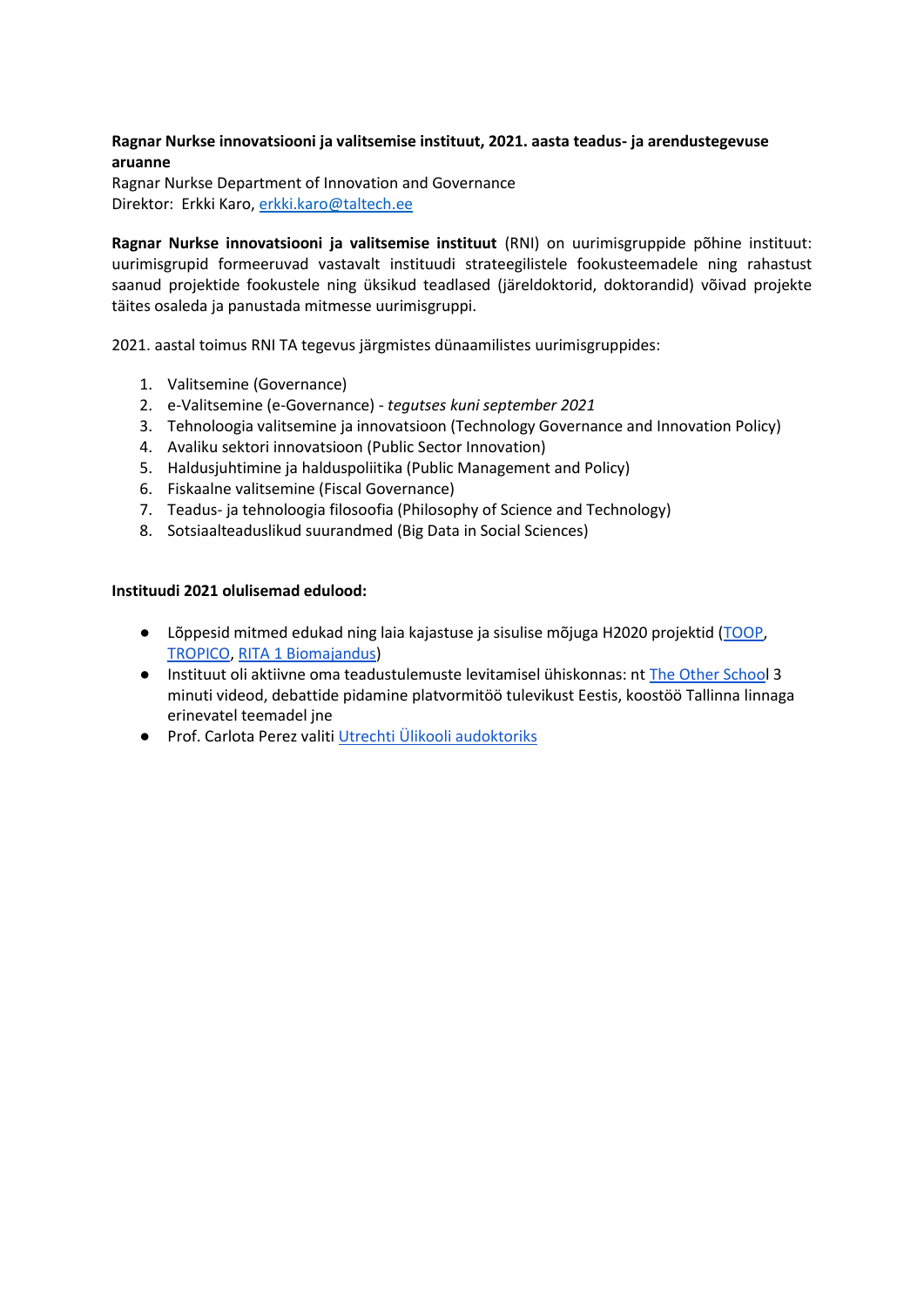# **1. GLOBAALNE VALITSEMINE**

#### **Juht: Prof. Dr. Dr.h.c. Wolfgang Drechsler, Professor of Governance,** [wolfgang.drechsler@taltech.ee](mailto:wolfgang.drechsler@taltech.ee)

#### **Liikmed**

**Professsorid:** Drechsler, Prof. Dr. Dr.h.c. Wolfgang; Kostakis, Prof. Dr. Vasilis, (ERC sihtrahastusega partnertehnoloogiate professor)

**Järeldoktorid:** Giotitsas, Dr. Christos; Holts, Dr. Kaire; Ylönen, Dr. Matti

**Doktorandid:** Chafik, Salah; Lemos, Lucas; Pantazis, Alexandros; Pazaitis, Alexandros; Priavolou, Christina; San, Ven. Pisith; Shakya, Shobhit; Tsiouris, Nikiforos; Enn, Ülly; Trepat Pont, Alícia; Kouvara, Asimina

**Märksõnad:** valitsemine, partnertehnoloogiad, ühisomandil põhinev koosloome, mitte-Lääne avalik haldus, globaalne valitsemine, arengupoliitikad, kestlikkus

**Valdkond:** sotsiaalteadused; Frascati 5.9: muud sotsiaalteadused; CERCS: 170 Poliitikateaduse ja administreerimine

**AAK valdkond:** tuleviku riigivalitsemine

## **Tegevuste ülevaade**

RNI valitsemise uurimisgrupp keskendub peamiselt alusuuringutele ning ennekõike valitsemise (*governance*) teooriate ja mudelite lahtimõtestamisele tänapäeva eriti IT arengu ja levikuga kaasnevate sotsiaal-tehniliste muutuste kontekstis. Grupi tööd raamistavad hetkel ERC alustava teadlase grant "Cosmolocalism" ning kaks H2020 projekti 'Centrinno' ja 'Smooth'. Grupi teadustööst kasvas välja ka 2019 aastal alustatud TalTech'i Targa linna tippkeskus ja Teamingu projekt, millega tehakse ka täna tihedat koostööd.

Muuhulgas on grupi fookus järgmistel uurimisteemadel:

- a) globaalsete valitsemismudelite analüüs, sh Lääne ja Aasia valitsemismudelite ja traditsioonide võrdlus;
- b) tehnoloogiliste arengute (ennekõike IT) mõju valitsemisele, mh targa linna tehnoloogiate ja protsesside analüüs valitsemise perspektiivist, P2P tehnoloogiate tekitatud uute tootmistarbimis- ja valitsemismudelite analüüs
- c) kestlikkuse, kasvu ja innovatsiooni alternatiivsed käsitlused ning nende mõõtmine.

Lisaks kõrgetasemeliste teaduspublikatsioonide avalikustamisele on uurimisgrupp olnud aktiivne ka teadmiste ülekandmisel ühiskonda ja TalTechi nähtavuse tõstmisel üle maailma. Prof. Drecshler on Harvardi Ülikooli Davis Centre for Russian and Eurasian Studies kaasatud teadlane ning [UCL's Institute](https://www.ucl.ac.uk/bartlett/public-purpose/)  [for Innovation and Public Purpose](https://www.ucl.ac.uk/bartlett/public-purpose/) auprofessor. Prof. Kostakis on Harvardi Ülikooli Berkman Klein Centre for Internet and Society kaasteadlane. Grupi liikmed on aktiivsed ka kahe P2P tehnoloogiate arendamise, levitamise ja uurimise võrgustikus [P2P Lab](http://www.p2plab.gr/en/) ja [P2P Foundation](https://p2pfoundation.net/) ning oli ka üheks Tallinnas asutatud Fab City Sihtasutuse [\(https://fab.city/](https://fab.city/)) loomise eestvedajaks koostöös järgmise rahvusvahaliste tippkeskustega: Fab Foundation, the MIT Center of Bits and Atoms, the Institute of Advanced Architecture in Catalunya. Sihtasutuse eesmärgiks on rakendada uurimisgruppi teadustöö tulemusi linnades koostöös kohalike linnade esindajatega.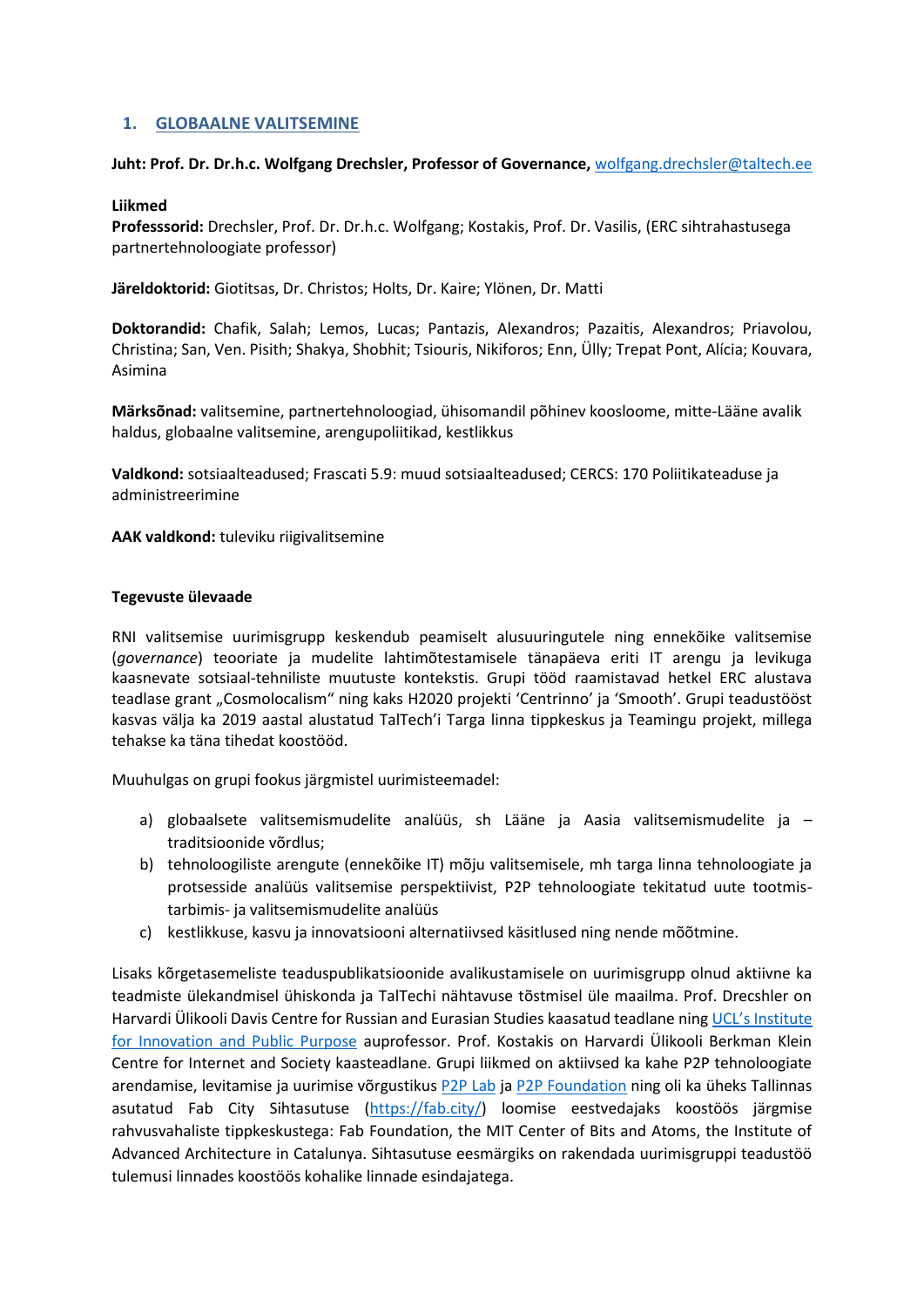## **Projektid:**

- ERC Starting Grant 'Cosmolocalism'
- 2020 sai grupi osalusel rahastuse kaks H2020 projekti ('Centrinno' and 'Smooth') ja üks Erasmus+ projekt ('Compra'), mille sisutööd algasid 2021. aastal
- Dr. Matti Ylönen liitus grupiga Marie Curie järeldoktorina (2020-2023) projekti "The Political Economy of e-Residency" raames, mida juhendab Prof. Drechsleri
- tihe koostöö Fab City SAga (rahastatud NoVo Foundationi poolt)

#### **Olulisemad teaduspublikatsioonid 2021**

- Prof. Drechsleri artikkel "Myanmar's civil service: Responsible disobedience during the 2021 military coup", mis tegeleb hetkel globaalselt ühe olulisema inimõiguste rikkumise juhtumiga[, avaldati](https://www.tandfonline.com/doi/full/10.1080/09540962.2021.1928948) ajakirjas *Public Money and Management*.
- Dr. Ylöneni avaldas 2 artiklit, mis tegelevad ÜRO [2030 Agenda ja kestliku arengu eesmärkide](about:blank)  terviklikkuse analüüsiga
- Üks artikkel dr Giotitsase juhitud interdistsiplinaarselt autorite rühmalt uute energiasüsteemide kavandamise ja rakendamise kohta, mis avaldati ajakirjas [Energy](https://www.sciencedirect.com/science/article/pii/S221462962100445X)  [Research & Social Science.](https://www.sciencedirect.com/science/article/pii/S221462962100445X)
- Üks artikkel, mis käsitleb modulaarsuse rolli disainis ja organisatsioonis, avaldati ajakirjas [Design Science.](https://www.cambridge.org/core/journals/design-science/article/mapping-the-types-of-modularity-in-opensource-hardware/0C08CEF5543FDB0EAA2835F009EBA73E)
- Üks dr Pazaitise ja prof Kostakise artikkel, mis käsitleb organisatsioonilisi probleeme digitaalmajanduses, avaldatud ajakirja[s Organization.](https://journals.sagepub.com/doi/full/10.1177/13505084211020192)
- Kaks artiklit, mis käsitlevad jätkusuutlikkuse hindamise küsimusi, avaldatud ajakirjades [Ecological Economics](https://www.sciencedirect.com/science/article/abs/pii/S0921800921000653) j[a Buildings.](https://www.mdpi.com/2075-5309/11/7/297)
- Ajakirjas [Futures](https://www.sciencedirect.com/science/article/abs/pii/S0016328721000690) avaldatud ülevaateartikkel ühisvarapõhise vastastikuse tootmise võimaluste ja väljakutsete kohta.

#### **Ühiskonna teenimine:**

- Prof. Drechsler nimetati Kosovo avaliku halduse aseministri nõuandjaks
- Prof. Drechsler on Bhutani Kuningriigi avaliku teenistuse komisjoni nõuandja
- Soome parlamendi maksude komisjon kutsus Dr. Ylöneni andma arvamust OECD ettevõtete maksutamise reformide osas

**--------------------------------**

#### **Global Governance**

**Head: Prof. Dr. Dr.h.c. Wolfgang Drechsler, Professor of Governance,**  [wolfgang.drechsler@taltech.ee](mailto:wolfgang.drechsler@taltech.ee)

**Professors:** Drechsler, Prof. Dr. Dr.h.c. Wolfgang; Kostakis, Prof. Dr. Vasilis, Professor of P2P Governance (ERC Professorship)

**Postdocs:** Giotitsas, Dr. Christos; Holts, Dr. Kaire; Ylönen, Dr. Matti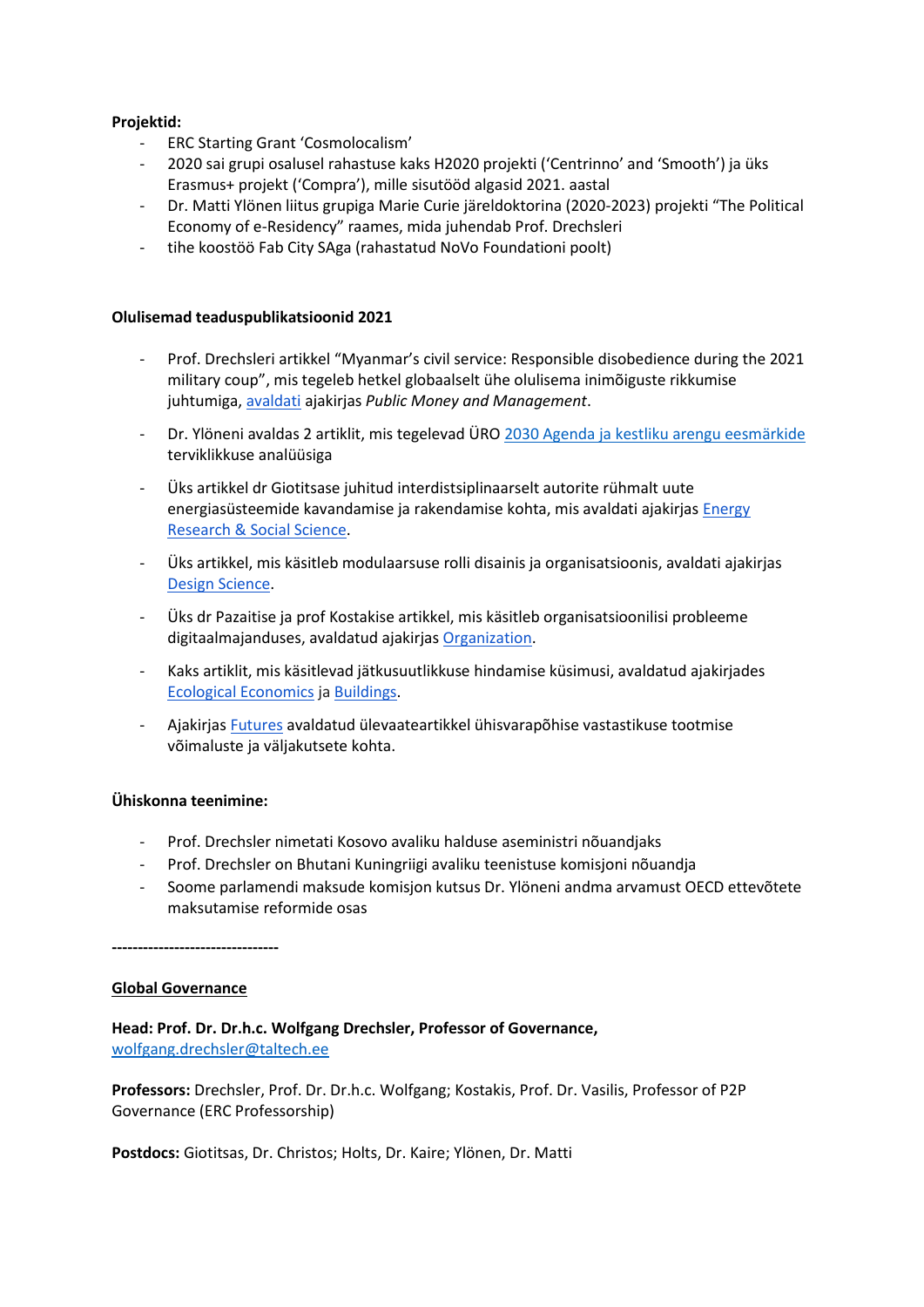**PhD students**: Chafik, Salah, JRF; Lemos, Lucas; Pantazis, Alexandros, JRF; Pazaitis, Alexandros, JRF; Priavolou, Christina, JRF; San, Ven. Pisith, JRF; Shakya, Shobhit, JRF; Tsiouris, Nikiforos, JRF

**Keywords:** governance, P2P technologies, commons-based peer production, non-western public administration, global governance, development policy, sustainability

**Research area:** social sciences; Frascati 5.9: other social sciences; CERCS: 170 Political and administrative sciences

#### **AAK Priority Area: Future governance**

#### **Overview**

The Governance group of RND deals with basic, as well as policy-focused, academic research focusing on the analysis of governance theories and paradigms in the context of modern sociotechnical changes, led especially by the ICT diffusion. The group comprises the ERC Starting Grant 'Cosmolocalism', the only one awarded to an Estonian researcher in 2018; and two large grants, 'Centrinno' and 'Smooth', funded from the EU's Horizon 2020 Research and Innovation. The 'FinEst Twins: Helsinki and Tallinn as Smart and Sustainable Cities' EU Teaming grant, 2019-26, with €32 million the largest research grant in Estonian history, that commenced in late 2019, originally emerged from this research group.

Special focus has been on the following topics:

a) analysis of global paradigms of governance and comparison of Western and non-Western/Asian paradigms,

b) the impact of technological changes on governance, including the emergence of the concept of smart city and the impact of P2P technologies, on production and consumption and governance models, and

c) alternative perspectives on sustainability, growth, innovation and their metrics generally.

In all these fields, the group is internationally recognized as a trailblazing think tank. This is best exemplified by the fact that both Prof. Drechsler and Prof. Kostakis are Affiliates of Harvard University – at th[e David Centre for Russian and Eurasian Studies](https://daviscenter.fas.harvard.edu/) and th[e Berkman Klein Centre for](https://cyber.harvard.edu/)  [Internet and Society](https://cyber.harvard.edu/) respectively – and the former also at [UCL's Institute for Innovation and Public](https://www.ucl.ac.uk/bartlett/public-purpose/)  [Purpose,](https://www.ucl.ac.uk/bartlett/public-purpose/) all three usually recognized as the no. 1 institution in their specific field globally.

Almost all of the group is also actively contributing (research, outreach activities) to the pathbreaking work of th[e P2P Lab.](http://www.p2plab.gr/en/) This focus provides the foundation for RND's research in many other research groups from e-governance to innovation studies. The group co-founded the international Fab City Foundation in Tallinn [\(https://fab.city/\)](https://fab.city/). The Fab Foundation, the MIT Center of Bits and Atoms and the Institute of Advanced Architecture in Catalunya are the other founding partners. The goal of the Foundation is to promote the implementation of some of the research outputs of the Research Group on the city level with the support of local municipalities.

#### **New and ongoing grants:**

- ERC STarting Grant: Cosmolocalism (2019-2023)
- H2020 grants 'Centrinno' and 'Smooth' ja üks Erasmus+ project 'Compra',
- Marie Curie post-doc (2020-2023) on "The Political Economy of e-Residency" (Dr. Matti Ylönen supervised by Prof. Drechsler)
- Close collaboration with the Fab City Foundation (funded by the NoVo Foundation)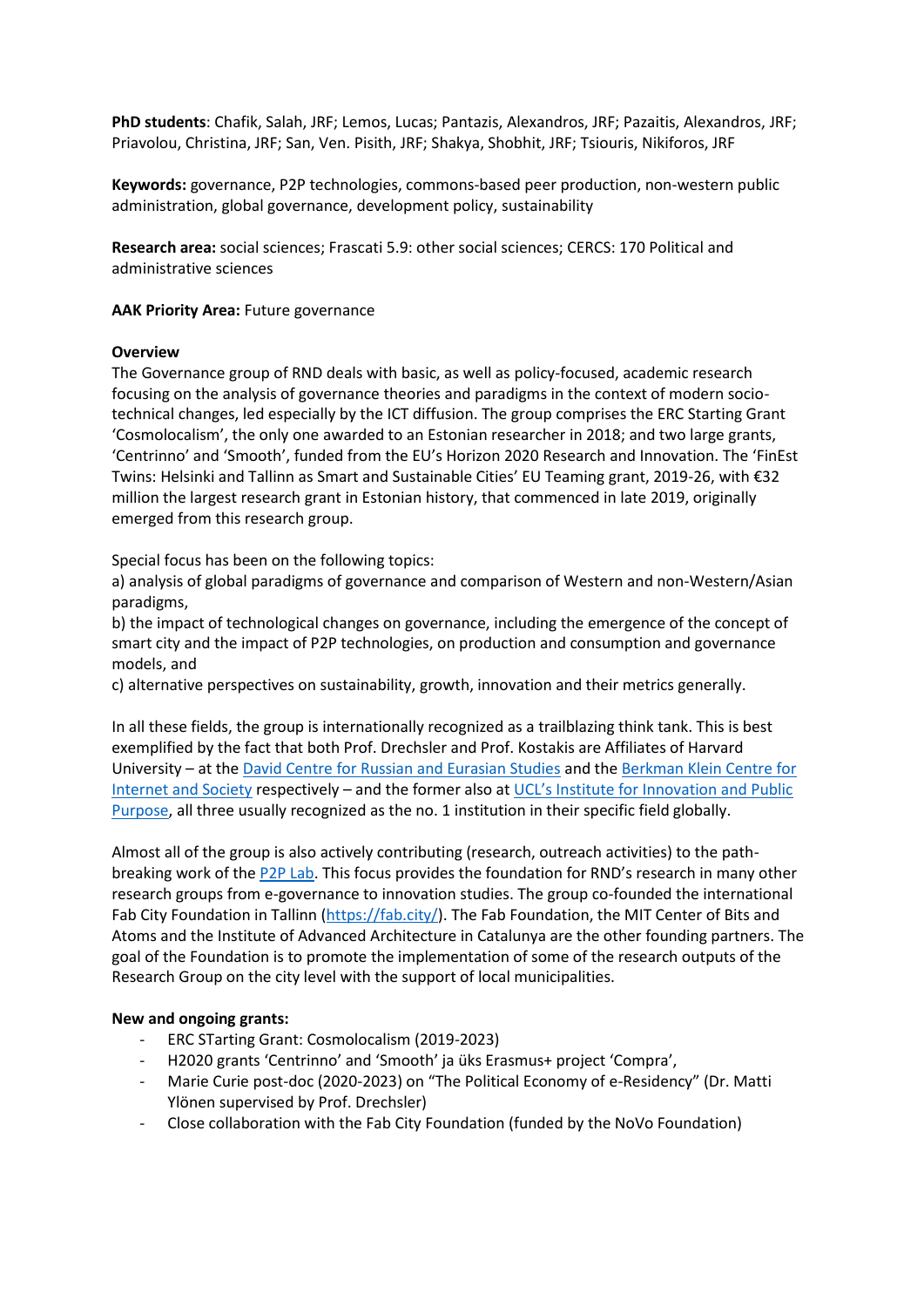#### **Research:**

- Prof. Drechsler's article on "Myanmar's civil service: Responsible disobedience during the 2021 military coup" [was published by](https://www.tandfonline.com/doi/full/10.1080/09540962.2021.1928948) *Public Money and Management*, dealing with both one of the key human rights issues of the year and with a perennial PA topic.
- Two articles by Dr. Ylönen came out dealing with policy coherence of the UN's [2030 Agenda](about:blank)  [and SDGs,](about:blank) and the [Agenda on MNEs.](about:blank)
- One article by an interdisciplinary team of authors led by Dr. Giotitsas on designing and implementing new energy systems, published in **Energy Research & Social Science**.
- One article discussing the role of modularity in design and organization, published in Design [Science.](https://www.cambridge.org/core/journals/design-science/article/mapping-the-types-of-modularity-in-opensource-hardware/0C08CEF5543FDB0EAA2835F009EBA73E)
- One article by Dr. Pazaitis and Prof. Kostakis addressing organizational issues within the digital economy, published in [Organization.](https://journals.sagepub.com/doi/full/10.1177/13505084211020192)
- Two articles discussing sustainability assessment issues, published in the [Ecological](https://www.sciencedirect.com/science/article/abs/pii/S0921800921000653)  [Economics](https://www.sciencedirect.com/science/article/abs/pii/S0921800921000653) an[d Buildings](https://www.mdpi.com/2075-5309/11/7/297) journal.
- A review articles on the potentialities and challenges of commons-based peer production, published in [Futures.](https://www.sciencedirect.com/science/article/abs/pii/S0016328721000690)

#### **Impact:**

- Prof. Drechsler is, since 2021, Consultant to the Deputy Minister of the Interior for Public Administration of the Republic of Kosovo.
- Prof. Drechsler also served as a consultant for the Civil Service reform, Royal Civil Service Commission, Kingdom of Bhutan, the main reference country for the SDG's in several crucial aspects.
- The tax committee of the Finnish parliament invited Dr. Ylönen to give a statement on the OECD's corporate tax reforms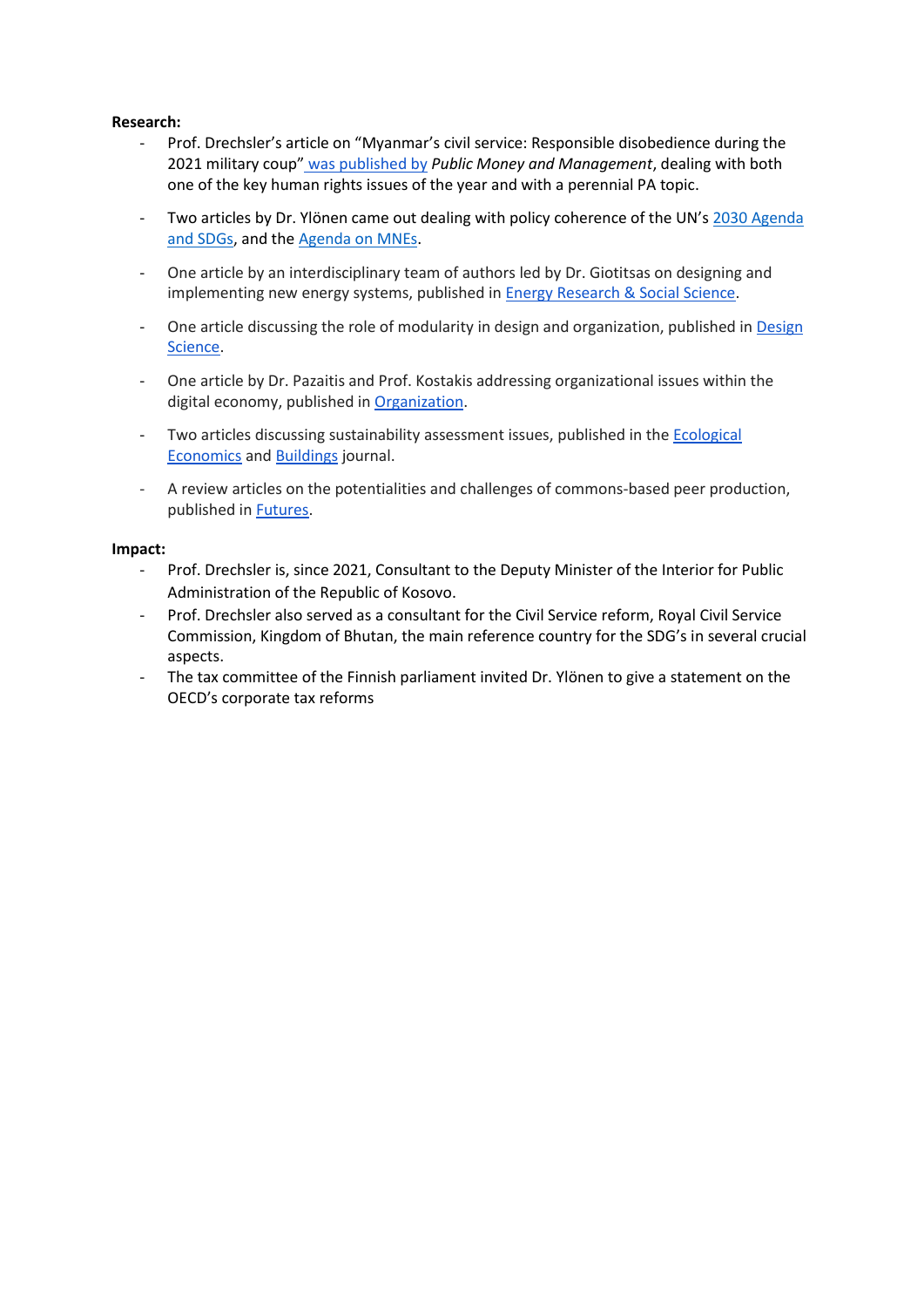# **2. e-VALITSEMINE**

#### **Juht: Robert Krimmer, e-valitsemise professor,** [robert.krimmer@taltech.ee](mailto:robert.krimmer@taltech.ee)

**Liikmed:** Iuliia Krivonosova (nooremteadur, doktorant), Gregor Wenda (doktorant), Gerli Aavik (doktorant), Michael Sachs (doktorant), Isabel Skierka (doktorant), Radu Antonio Serra Iova (doktorant)

**Võtmesõnad**: e-valitsemine, e-demokraaatia, digitaalne ühisturg

**Valdkond:** sotsiaalteadused; Frascati 5.9: muud sotsiaalteadused; CERCS: 170 Poliitikateaduse ja administreerimine

**AAK:** tuleviku riigivalitsemine

## **Ülevaade:**

Grupi teadustöö keskendub e-valitsemise olulisemate arengute sotsiaalteaduslikule analüüsile nii Eestis kui ka globaalsel tasandil: e-riigi kasutaja- ja kodanikukeskne arendamine, e-hääletuse mudelite läbipaistvuse ja kuluefektiivsuse hindamine, uute identiteedihaldustehnoloogiate ning avaandemete kasutamine avalikus sektoris. Grupi kõige olulisemaks tegevuseks on TOOP projekti (The Once Only Principle; [www.toop.eu\)](http://www.toop.eu/) koordineerimine. TOOP on Euroopa Liidu ja H2020 suurim avaliku sektori innovatsiooni ja e-valitsemise innovatsiooniprojekt (*innovation action*), mis püüab läbi andmete ühekordse küsimuse põhimõtte elluviimiseks vajalike tehniliste ja administratiivsete lahenduste väljatöötamise muuta Euroopa avalikud sektorid senisest oluliselt efektiivsemaks ja dünaamilisemaks ning muuta reaalsuseks Euroopa digitaalne ühisturg. Uuurimisgrupi liikmed on uurinud ja nõustanud erinevaid riike (Eesti, Šveits, Austraalia, Lõuna-Korea, Jaapan jne) kasutajakesksete e-valitsemise süsteemide loomise osas. 2020. aastal valiti Prof. Robert Krimmer Tartu Ülikooli e-valitsemise Euroopa teadusruumi õppetooli (ERA-chair) kohale ning 2021. aasta jooksul toimus uurimisgrupi liikmete liitumine instituudi teiste gruppidega,

## **Teadustöö ja tulemused:**

- Krimmer, Robert; Prentza, Andriana; Mamrot, Szymon; Schmidt, Carsten; Cepilovs, Aleksandrs; (2021). The Future of the Once-Only Principle in Europe. In: Krimmer, Robert; Prentza, Andriana; Mamrot, Szymon; (Ed.). The Once-Only Principle (225−236). Cham: Springer International Publishing. (Lecture Notes in Computer Science; 12621). DOI: [10.1007/978-3-030-79851-2\\_12.](https://doi.org/10.1007/978-3-030-79851-2_12)
- Krimmer, R.; Duenas-Cid, D.; Krivonosova, I. (2020). Debate: safeguarding democracy during pandemics. Social distancing, postal, or internet voting - the good, the bad or the ugly? Public Money & Management. DOI: [10.1080/09540962.2020.1766222.](http://doi.org/10.1080/09540962.2020.1766222)
- Krimmer, R.; Duenas-Cid, D.; Krivonosova, J. (2020). New Methodology Calculating Cost-Efficiency of Voting Channels: Is Internet Voting cheaper in Estonian Municipal Elections? Public Money & Management. DOI: [10.1080/09540962.2020.1732027.](http://doi.org/10.1080/09540962.2020.1732027)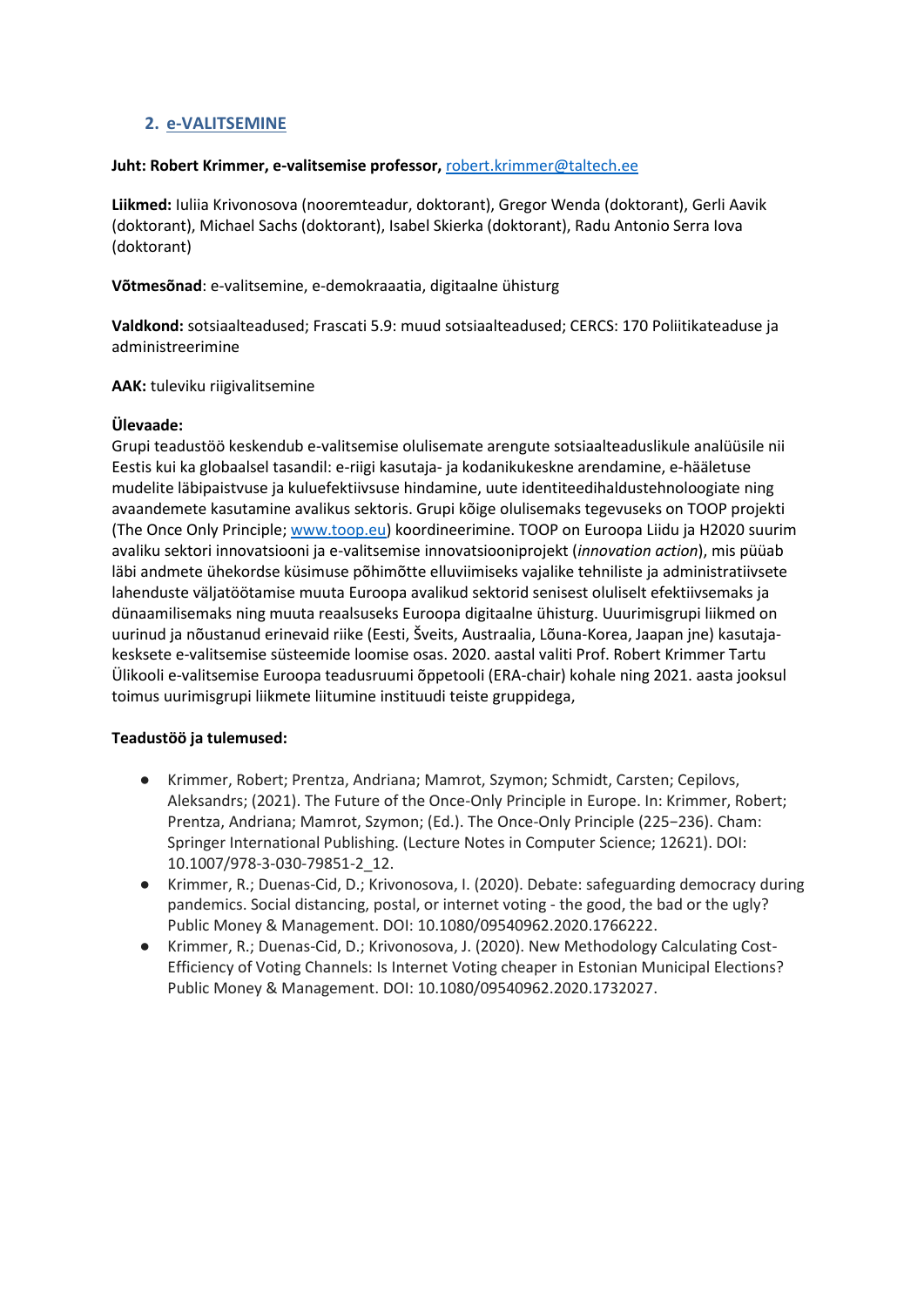#### **e-Governance**

#### **Head: Robert Krimmer, professor of e-Governance,** [robert.krimmer@taltech.ee](mailto:robert.krimmer@taltech.ee)

**Members:** Iuliia Krivonosova (junior research fellow, PhD student), Gregor Wenda (PhD student), Gerli Aavik (PhD student), Michael Sachs (PhD student), Isabel Skierka (PhD student), Radu Antonio Serra Iova (PhD student)

**Keywords:** e-governance, e-democracy, Digital Single Market

**Research area:** social sciences; Frascati 5.9: other social sciences; CERCS: 170 Political and administrative sciences

#### **AAK Priority Area: Future governance**

#### **Overview**

The e-Governance group of RND focuses on the social science analysis of the most important developments in e-Governance, both for Estonia and globally: development of user- and citizencentric e-governments, the transparency and cost-effectiveness of e-voting systems, the use of new modern identity management technologies in the public sector, the use of open data in government. The group coordinatesd one of the largest e-government and public sector innovation project in the EU and H2020 on the 'The Once Only Principle', TOOP ([www.toop.eu\),](about:blank) which developed technical architectures and management systems to facilitate automated exchange of data between different government institutions of EU member states and thereby to increase the effectiveness and agility of EU's governments and bring closer to reality the ideal of the European Single Digital Market. In 2020, Prof. Robert Krimmer was elected as ERA-chair in e-governance at University of Tartu and in 2021 the members of the research group joined other groups of Taltech.

#### **Research and impact:**

- Krimmer, Robert; Prentza, Andriana; Mamrot, Szymon; Schmidt, Carsten; Cepilovs, Aleksandrs; (2021). The Future of the Once-Only Principle in Europe. In: Krimmer, Robert; Prentza, Andriana; Mamrot, Szymon; (Ed.). The Once-Only Principle (225−236). Cham: Springer International Publishing. (Lecture Notes in Computer Science; 12621). DOI: [10.1007/978-3-030-79851-2\\_12.](https://doi.org/10.1007/978-3-030-79851-2_12)
- Krimmer, R.; Duenas-Cid, D.; Krivonosova, I. (2020). Debate: safeguarding democracy during pandemics. Social distancing, postal, or internet voting - the good, the bad or the ugly? Public Money & Management. DOI: [10.1080/09540962.2020.1766222.](http://doi.org/10.1080/09540962.2020.1766222)
- Krimmer, R.; Duenas-Cid, D.; Krivonosova, J. (2020). New Methodology Calculating Cost-Efficiency of Voting Channels: Is Internet Voting cheaper in Estonian Municipal Elections? Public Money & Management. DOI: [10.1080/09540962.2020.1732027.](http://doi.org/10.1080/09540962.2020.1732027)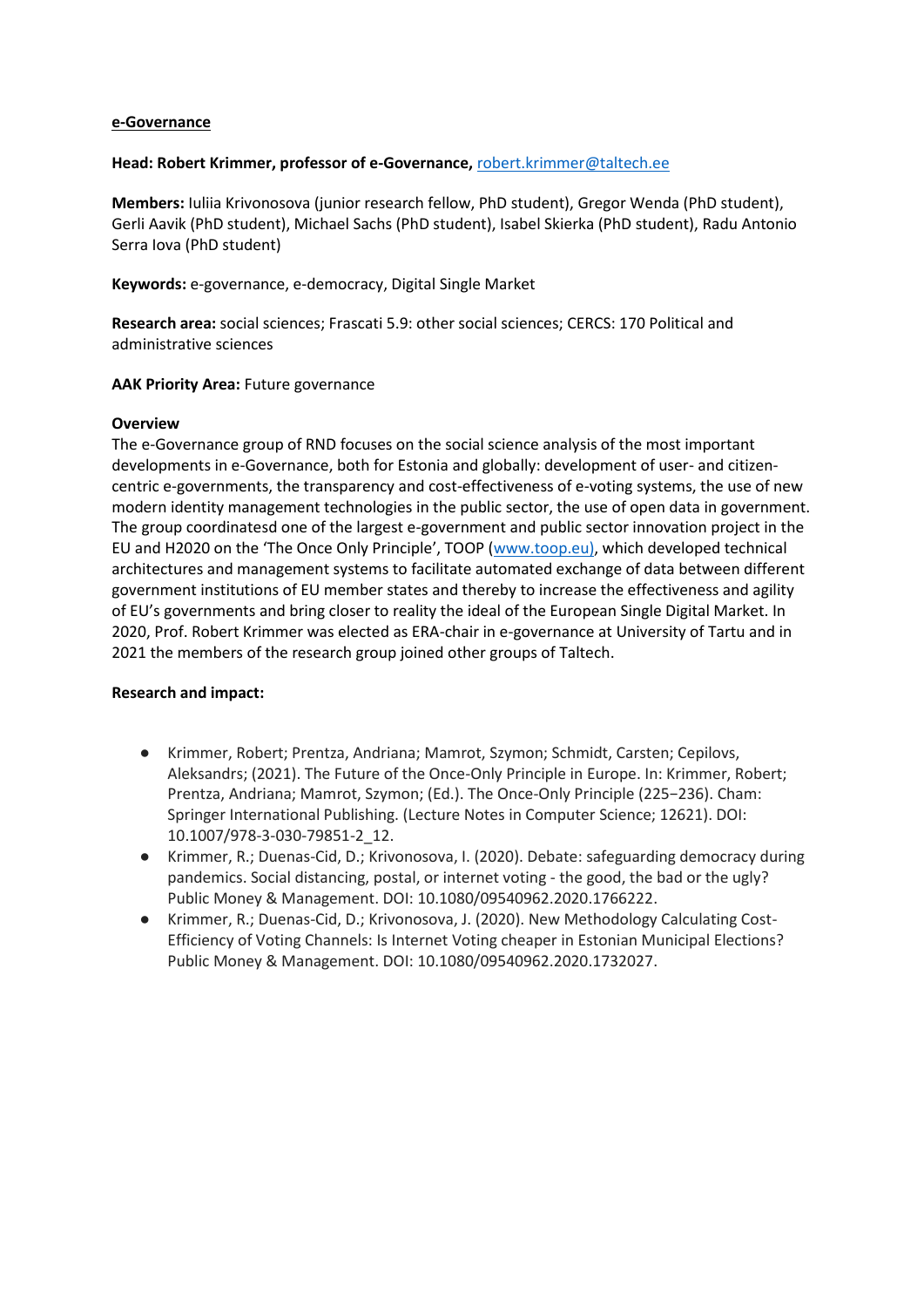## **Tehnoloogia valitsemine ja innovatsioonipoliitika**

## **Juht: Erkki Karo teadus- ja tehnoloogiapoliitika kaasprofessor;** [erkki.karo@taltech.ee](mailto:erkki.karo@taltech.ee)

**Liikmed**

- **- Professorid:** Prof. Erik Reinert (kaasatud professor), Prof. Jan A. Kregel (kaasatud professor), Prof. Carlota Perez (kaasatud professor), Prof. Rainer Kattel (kaasatud professor)
- **- Järeldoktorid/teadurid:** Dr. Margit Kirs (teadur), Dr. Egert Juuse (teadur)
- **- Doktorandid:** Jaanus Müür, Teele Tõnisman, Lauma Muižniece; Palwasha Etebari, Mahardia Fadmastuti, Adinda S. Rachmanto

**Märksõnad:** innovatsioon, innovatsioonipoliitika, tehnoloogia valitsemine

**Valdkond:** sotsiaalteadused; Frascati 5.9: muud sotsiaalteadused; CERCS: 170 Poliitikateaduse ja administreerimine; S180 Majandus, ökonomeetrika, majandusteooria, majanduslikud süsteemid, majanduspoliitika

## **AAK valdkond:** tuleviku riigivalitsemine

Uurimisgrupp on üks Eesti juhtivaid teadus-, tehnoloogia- ja innovatsioonisüsteemide ja poliitikate uurimiskeskusi. Grupi teadusuuringud keskenduvad järgmistele uurimisteemadele: tehnoloogilismajanduslikud paradigmad ja riigi roll innovatsioonis, tuleviku innovatsioonisüsteemid ja poliitikad, innovatsioonipoliitika korraldus ja juhtimine. Grupi rakenduslik teadusarendustegevus aitab EL'il ja Eestil analüüsida, hinnata ja juhtida järgmisi innovatsioonipoliitika trende: rohepööre ja missioonipõhine teadus- ja innovatsioonipoliitika maailmas, Euroopas ja Eestis; suurte ühiskondlike väljakutsete lahendamine läbi innovatsiooni; nutika spetsialiseerumise strateegiate koostamine ja rakendamine Euroopas ja Eestis; EL tõukefondidest vähenemised mõjud ja võimalused Eesti majandusele; globaalsete väärtusahelate mõju innovatsioonisüsteemide ja poliitikate arendamisele; innovatsioon targa linna kontekstis.

#### **Olulisemad publikatsioonid 2021**

- **-** Kirs, Margit; Karo, Erkki; Ukrainski, Kadri (2021). Transformative change and policy-making: the case of bioeconomy policies in the EU frontrunners and lessons for latecomers. Innovation The European Journal of Social Science Research, 1−33. DOI: [10.1080/13511610.2021.2003186.](https://doi.org/10.1080/13511610.2021.2003186)
- **-** Kirs, M.; Lember, V.; Karo, E. (2021). Technology Transfer in Economic Periphery: Emerging Patterns and Policy Challenges. Review of Policy Research. DOI: [10.1111/ropr.12437.](https://doi.org/10.1111/ropr.12437)
- **-** Müür, J. (2021). Intermediating Smart Specialisation and Entrepreneurial Discovery: The Cases of Estonia and Helsinki‑Uusimaa. Journal of the Knowledge Economy. DOI: [10.1007/s13132-021-00757-2.](https://doi.org/10.1007/s13132-021-00757-2)

#### **Olulisemad teadusprojektid**

- **- ETAG rühmagrant:** Eesti energia-, transpordi- ja telekommunikatsioonisüsteemide ümberkujundamine Teise Suure Siirde lävel (1.01.2019−31.12.2023)
- **- H2020 Finest Twins**: Targa linna tippkeskuse loomine (01.12.2019-30.11.2026)
- **- H2020 MC RISE:** Konvergents globaalsetes väärtusahelates: ärimudelid, mõjutegurid ja mõjud poliitikale neljanda tööstusrevolutsiooni ajastul (2018-2022)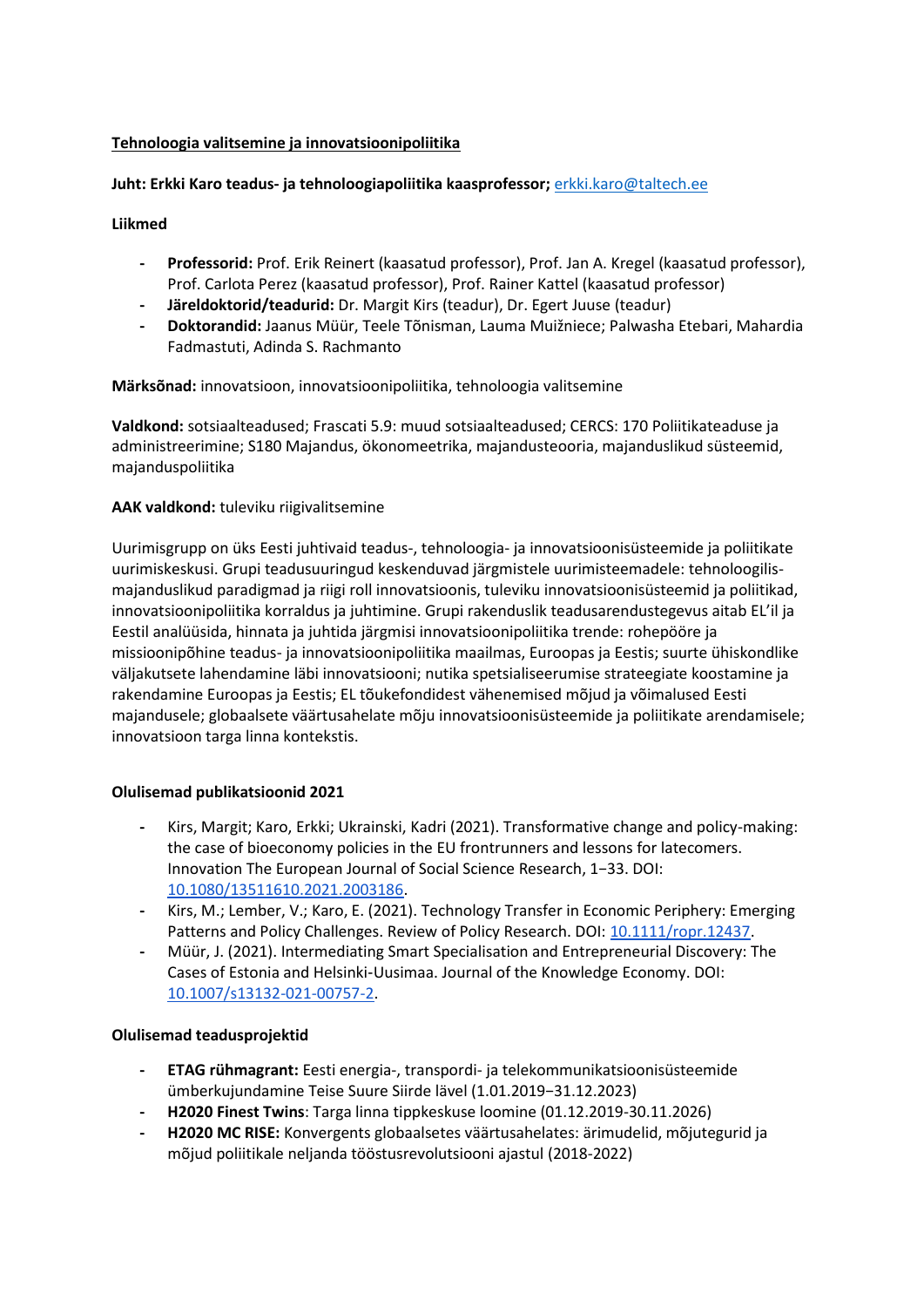- **- Interreg Balti Sea:** Sohjoa Last Mile Läänemere regiooni üleminek ökosõbraliku viimasemiili ühistranspordi lahendusele" (2020−2022);
- **- RITA1 uuring**: Eesti biomajanduse ning selle sektorite olukorra ja väljavaadete uuring. Ärimudelite väljatöötamine biomajanduse valitud valdkondades (2018-2021)

**Olulisem ühiskondlik tegevus 2021:** Prof. Karo oli aastal Eesti Majandusteaduste Seltsi president, TalTech'i Senati liige, SA Tehnopol nõukogu liige ning Vabariigi Valitsuse innovatsioonipoliitika komisjoni liige. Prof. Kattel oli Vabariigi Valitsuse soolise võrdõiguslikkuse nõukogu esimees ning Vabariigi Valitsus e-Eesti nõukogu liige.

## **Technology Governance and Innovation Policy**

## **Head: Erkki Karo, associate professor of science and technology policy[; erkki.karo@taltech.ee](mailto:erkki.karo@taltech.ee)**

## **Members**

- **- Professors:** Prof. Erik S. Reinert (adjunct professor), Prof. Carlota Perez (adjunct professor), Prof. Jan A. Kregel (adjunct professor), Prof. Rainer Kattel (adjunct professor)
- **- Post-doctoral researchers**: Dr. Margit Kirs (research fellow), Dr. Egert Juuse (research fellow)
- **- PhD students**: Jaanus Müür, Teele Tõnisman, Lauma Muižniece; Palwasha A. Etebari, Mahardia Fadmastuti, Adinda S. Rachmanto

**Keywords:** innovation, innovation policy, technology governance

**Research area:** Social Sciences; Frascati 5.9: Other social sciences; CERCS: 170 Political and administrative sciences; S180 Economics, econometrics, economic theory, economic systems, economic policy

## **AAK area:** Future Governance

The group is the leading centre for science, technology and innovation systems and policies in Estonia. The basic research of the group focuses on the following topics: Techno-economic paradigms and the role of the state; Future innovation systems and policies; Innovation bureaucracies and management of innovation policies. The policy-oriented work of the group covers the following topics: Green transition and mission-oriented innovation policies; Tackling societal challenges through innovation; Drafting and implementing smart specialization strategies and policies in Europe and Estonia; Management STI policies and instruments; Evaluations of innovation polices and governance systems; The impact of Global Value Chains on national innovation systems and policies; innovation in the context of smart cities.

## **Key publications in 2021**

- **-** Kirs, Margit; Karo, Erkki; Ukrainski, Kadri (2021). Transformative change and policy-making: the case of bioeconomy policies in the EU frontrunners and lessons for latecomers. Innovation The European Journal of Social Science Research, 1−33. DOI: [10.1080/13511610.2021.2003186.](https://doi.org/10.1080/13511610.2021.2003186)
- **-** Kirs, M.; Lember, V.; Karo, E. (2021). Technology Transfer in Economic Periphery: Emerging Patterns and Policy Challenges. Review of Policy Research. DOI: [10.1111/ropr.12437.](https://doi.org/10.1111/ropr.12437)
- **-** Müür, J. (2021). Intermediating Smart Specialisation and Entrepreneurial Discovery: The Cases of Estonia and Helsinki‑Uusimaa. Journal of the Knowledge Economy. DOI: [10.1007/s13132-021-00757-2.](https://doi.org/10.1007/s13132-021-00757-2)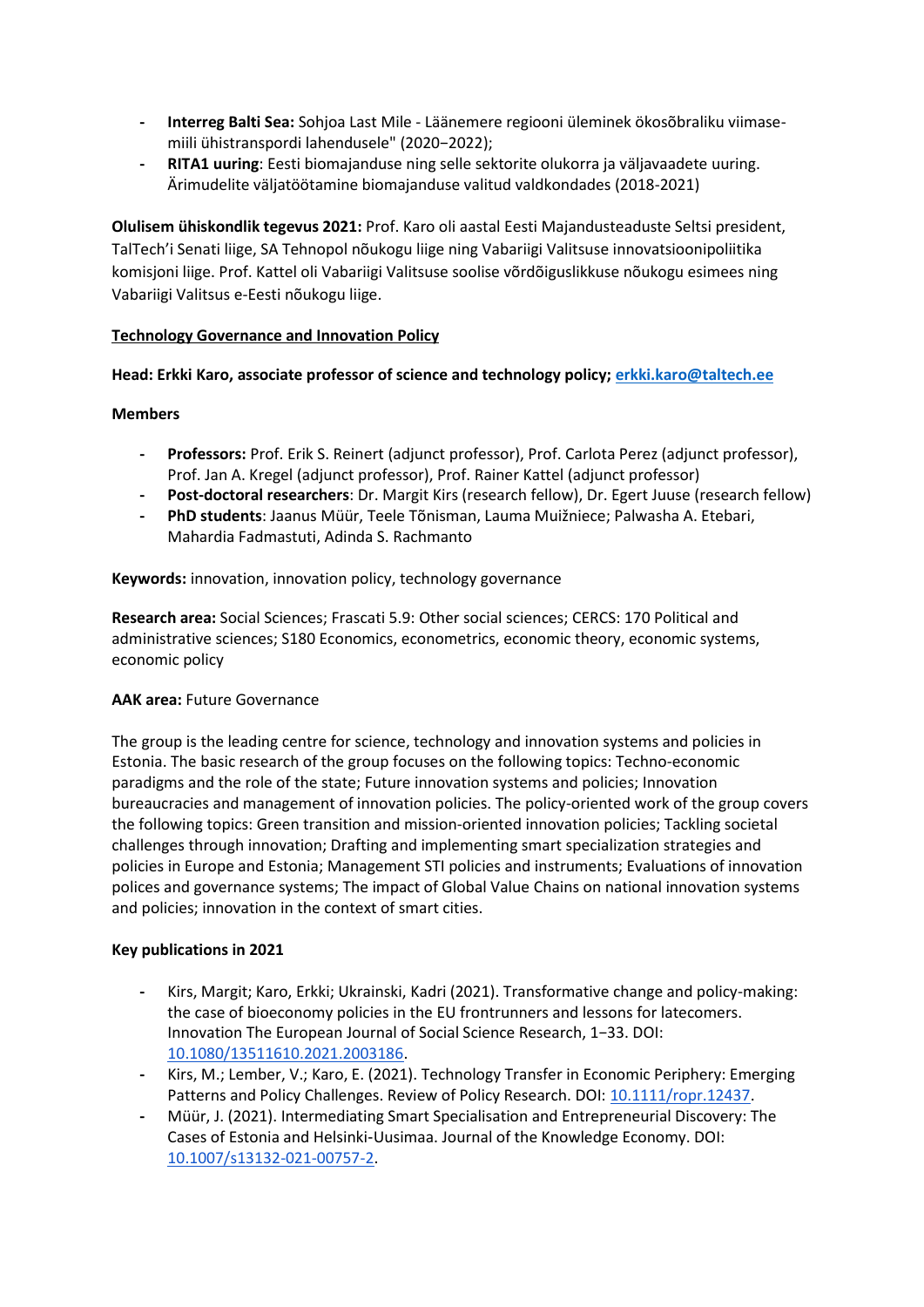## **Overview of key R&D projects**

- **-** H2020 Finest Twins Establishment of Smart City Centre of Excellence (2019-2026)
- **-** ETAG Group Grant: Reshaping Estonian energy, mobility and telecommunications systems on the verge of the Second Deep Transition (2019-2023)
- **-** H2020 MC RISE: Catching-Up along the global value chain: business models, determinants and policy implications in the era of the Fourth Industrial Revolution (2018-2022)
- **-** Interreg Balti Sea: Sohjoa Last Mile Baltic Sea Region transitioning into eco-friendly autonomous last mile public transportation (2020-2022)
- **-** RITA 1 project: Analysis of the economic situation and perspective of the Estonia`s bioeconomy and its sectors. Formulating business models in selected fields of bioeconomy (2018-2021)

**Societal participation in 2021:** Prof. Karo was the President of Estonian Economics Association, member of TalTech Senat, council member of Tehnopol Foundation, member of the Government's Innovation policy Council. Prof. Kattel was the head of the Government's Gender Equality and Equal Treatment council, member of the Government's e-Estonia Council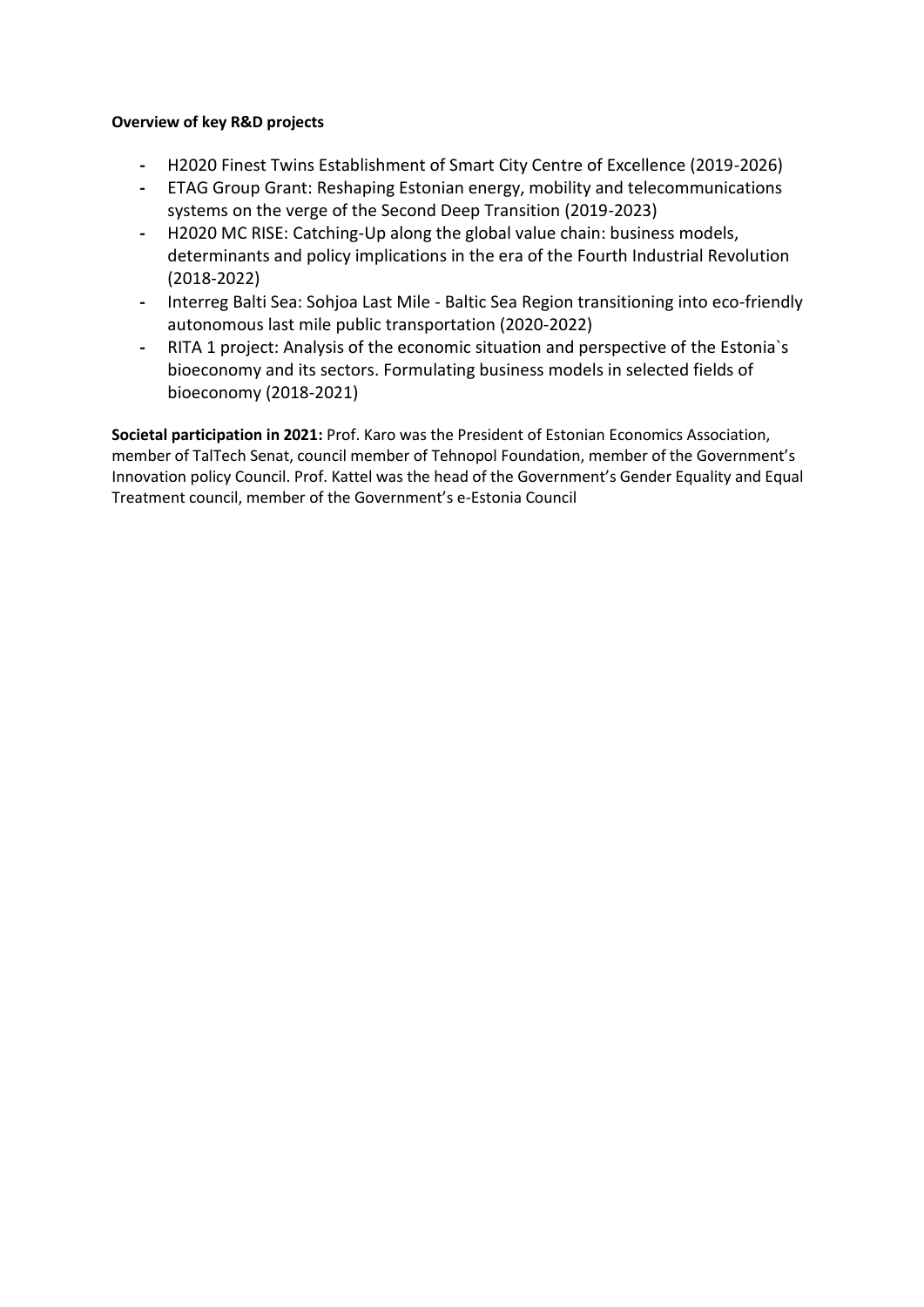# **3. HALDUSJUHTIMINE JA HALDUSPOLIITIKA**

#### **Juht: akadeemik Tiina Randma-Liiv, avaliku poliitika professor,** [tiina.randma-liiv@taltech.ee](mailto:tiina.randma-liiv@taltech.ee)

**Liikmed:** Dr. Külli Sarapuu (kaasprofessor), Dr. Riin Savi (teadur), Mariliis Trei (nooremteadur/doktorant), Steven Nõmmik (doktorant), Külli Taro (teadmussiire)

**Võtmesõnad:** avaliku sektori juhtimine, riigireform, kaasamine, koostöö, väikeriigid

**Akadeemilise arengukava suund:** tulevikku vaatav riigivalitsemine

**Valdkond:** sotsiaalteadused; Frascati: 5.2 Majandus ja ärindus; CERCS: 170 Poliitikateaduse ja administreerimine

Uurimisrühma peamine tegevus toimub kolme grandi raames, mis kõik käsitlevad avaliku sektori juhtimist ja reforme, inimeste kaasamist poliitikakujundamise protsessi ning koostööd riigivalitsemisel. Neis valdkondades uuritakse põhjalikult Eesti olukorda ning asetatakse see võrdlevasse konteksti globaalsel skaalal ja eelkõige Euroopa riikide võrdluses. Enamik grupi liikmeid on kaasatud H2020 projekti TROPICO [\(http://tropico-project.eu\)](http://tropico-project.eu/), mis uurib tehnoloogiate ja innovatsiooni mõju erinevatele kaasamise ja koostöö suhetele Euroopa avalikes sektorites. Nimetatud grandi raames juhib prof. Tiina Randma-Liiv suurt üle-Euroopalist uuringut e-osaluse alal ning uurimisgrupp osaleb partnerina erinevates alaprojektides, mis käsitlevad koostööd ja koordineerimist riigivalitsemisel. Dr. Külli Sarapuu osaleb ETAg-i PRG grandis, mis tegeleb eksperimentaalsete lähenemiste ja institutsionaalse innovatsiooniga riigivalitsemisel. Lisaks osaleb uurimisrühm rahvusvahelises väikeriikide uuringute võrgustikus, kus rühmaliikmete vastutusalaks on väikeriikide riigivalitsemise eripärade uurimine. Uurimisrühm teeb tihedat koostööd erinevate avaliku ja mittetulundussektori sektori asutustega (Riigikantselei, Rahandusministeerium, Koostöö Kogu, PRAXIS jpt). Uurimisrühma liikmed osalevad aktiivselt erinevate haldusjuhtimise ja halduspoliitika alaste teadusvõrgustike töös ja valdkonna ajakirjade toimetuskolleegiumites. Prof. Randma-Liiv kuulub 13 rahvusvahelise erialase ajakirja toimetuskolleegiumisse. Dr. Sarapuu on [EGPA](http://egpa.iias-iisa.org/egpa.iias-iisa/) uurimisgrupi 'Governance of Public Sector Organizations' kaasjuht ning [NISPAcee](http://www.nispa.org/) juhtkomitee liige – tegemist on kahe peamise haldusjuhtimise alase uurimisvõrgustikuga Euroopas.

#### **Olulisemad publikatsioonid:**

- Randma-Liiv, T. and V. Lember (eds). 2022. *Engaging Citizens in Policy-Making: e-Participation Practices in Europe*. Edward Elgar.
- Randma-Liiv, T. 2022. 'Adoption is not Enough: Institutionalization of e-Participation Initiatives.' *Public Policy and Administration*.<https://doi.org/10.1177/09520767211069199>
- Randma-Liiv, T. 2021. 'Organizing e-Participation: Challenges Stemming from the Multiplicity of Actors.' *Public Administration*[.](http://doi.org/10.1111/padm.12788) <http://doi.org/10.1111/padm.12788>
- Högenauer, A.-L.; Sarapuu, K; Trimikliniotis, N. (2021). Small States and the Governance of the COVID-19 Pandemic. *Small States & Territories*, 4 (1), 3−12.

#### **Public Management and Policy**

**Head: Tiina Randma-Liiv, Professor of Public Policy,** [tiina.randma-liiv@taltech.ee,](mailto:tiina.randma-liiv@taltech.ee)

**Members:** Dr. Külli Sarapuu (associate professor), Dr. Riin Savi (researcher), Mariliis Trei (Junior Research Fellow/PhD student), Steven Nõmmik (Junior Research Fellow/Phd student),)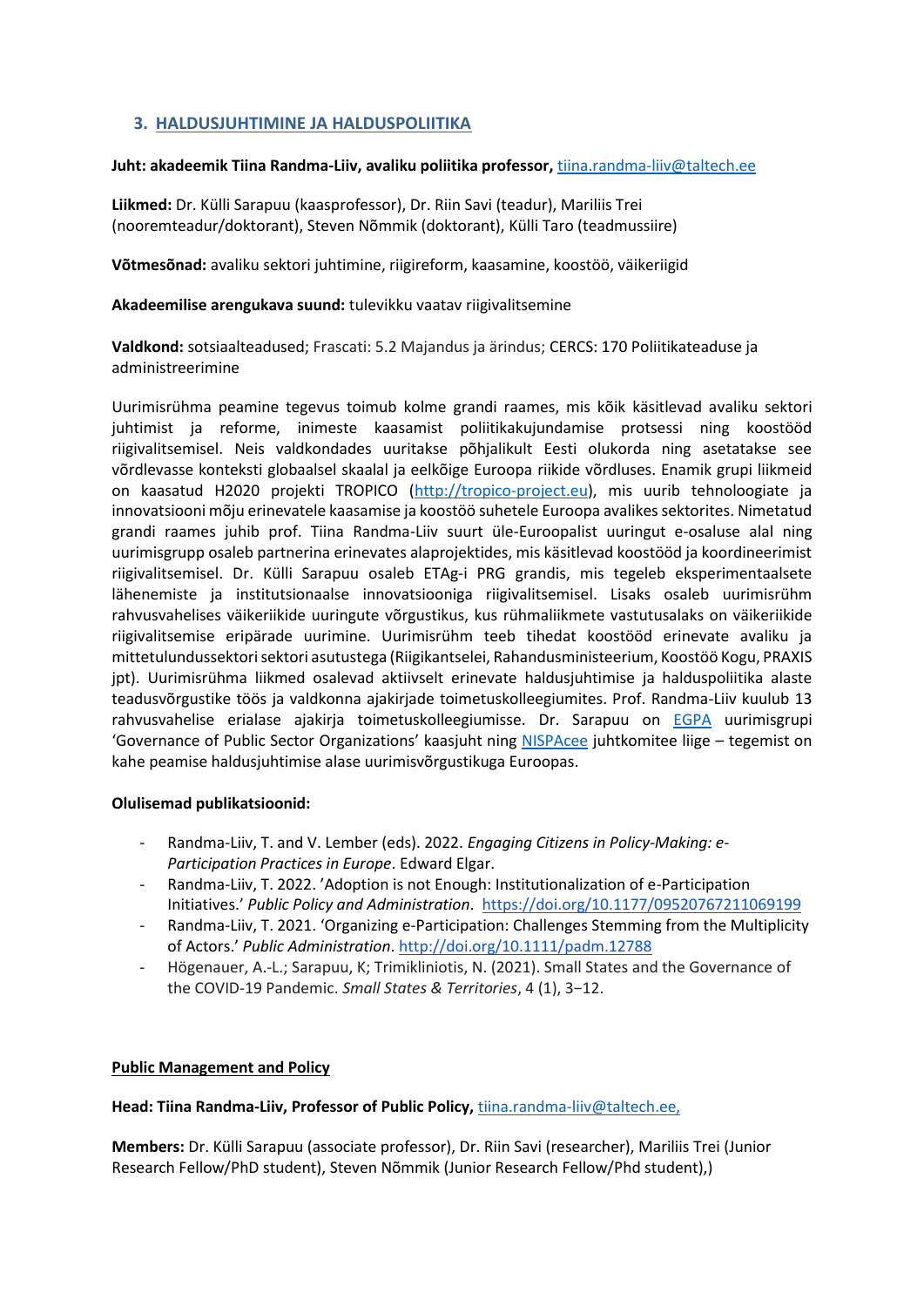**Keywords:** public sector management, administrative reform, participation, collaboration, small states

#### **Priority area of the Academic Strategic Plan:** Future governance

**Research area:** Social Sciences, Frascati: 5.2 Economics and business; CERCS: 170 Political and administrative sciences

Activities within this research group are based on three research grants which all address reforms in public management, citizen participation in policy-making process and collaboration in public governance. Throughout the research themes, the members of the group explore both the Estonian case as well as global and European comparative perspectives. Most members of the group participate in the Horizon 2020 financed research project TROPICO [\(http://tropico-project.eu\)](http://tropico-project.eu/) on how new technologies and social innovation affect cooperation and collaboration practices in European public sectors. Prof. Tiina Randma-Liiv is leading a cross-European comparative study on e-participation whereas the other members of the group contribute to several work packages on collaborative governance. Dr. Külli Sarapuu is participating an Estonian Research Council Grant to study institutional innovations in public administration. The research group is also actively involved in the international research network on small states where the group's specific area of responsibility is small state administration. The group is actively cooperating with Estonian government institutions and nonprofit organizations (e.g. Government Office, Ministry of Finance, Estonian Co-operation Assembly, PRAXIS Center for Policy Studies). The members of the group are participating in different international academic networks and editorial boards. Prof. Randma-Liiv belongs to the editorial boards of 13 academic journals. Dr. Srapuu co-chairs [EGPA](http://egpa.iias-iisa.org/egpa.iias-iisa/) permanent study group titled 'Governance of Public Sector Organizations' and is a member of [NISPAcee](http://www.nispa.org/) steering committee – two most prominent public administration networks in Europe.

## **Key publications:**

- Randma-Liiv, T. and V. Lember (eds). 2022. *Engaging Citizens in Policy-Making: e-Participation Practices in Europe*. Edward Elgar.
- Randma-Liiv, T. 2022. 'Adoption is not Enough: Institutionalization of e-Participation Initiatives.' *Public Policy and Administration*.<https://doi.org/10.1177/09520767211069199>
- Randma-Liiv, T. 2021. 'Organizing e-Participation: Challenges Stemming from the Multiplicity of Actors.' *Public Administration*[.](http://doi.org/10.1111/padm.12788) <http://doi.org/10.1111/padm.12788>
- Högenauer, A.-L.; Sarapuu, K; Trimikliniotis, N. (2021). Small States and the Governance of the COVID-19 Pandemic. *Small States & Territories*, 4 (1), 3−12.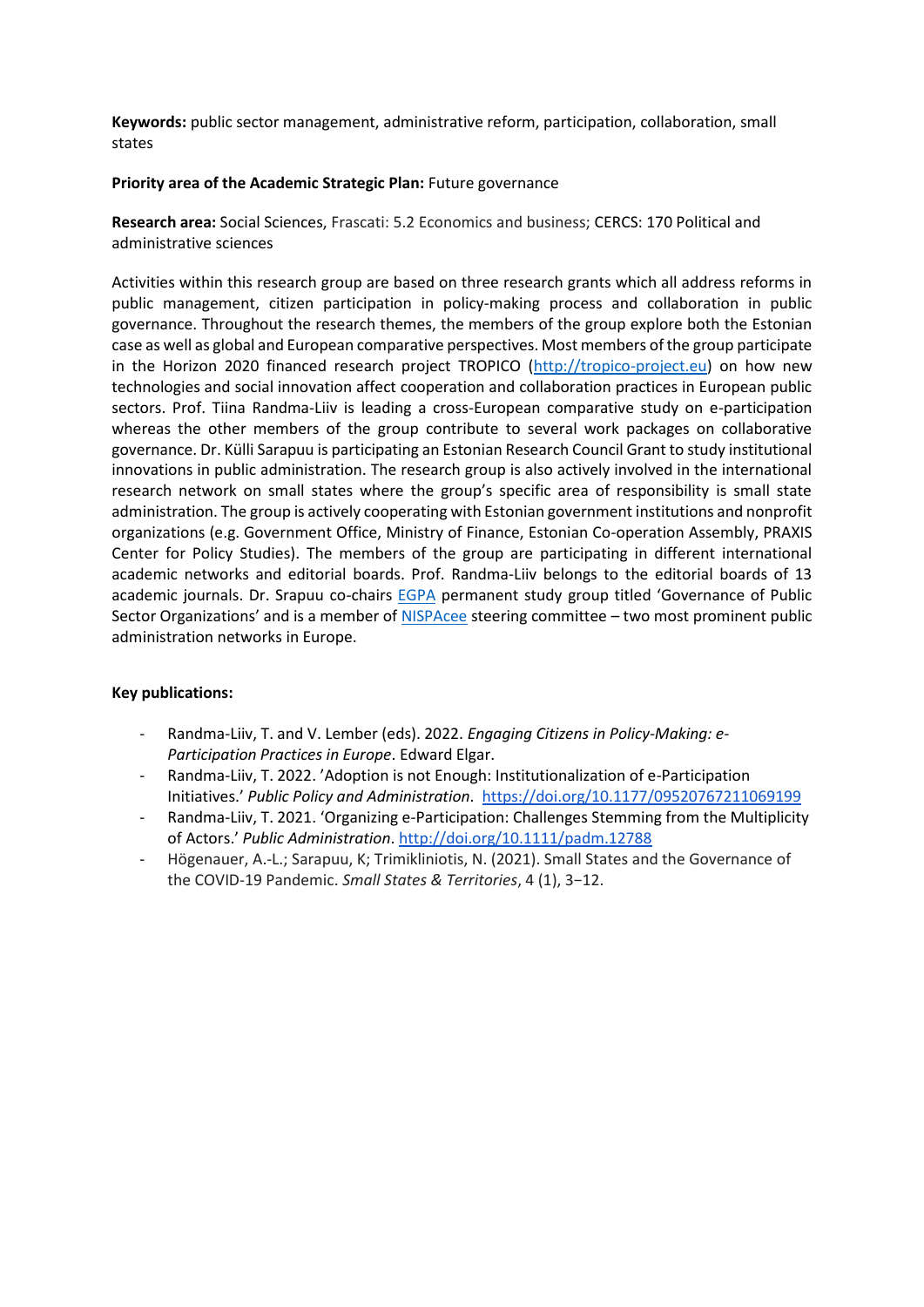# **4. AVALIKU SEKTORI INNOVATSIOON**

## **Juht: Dr. Veiko Lember, TalTech vanemteadur ja KU Leuveni külalisprofessor,**  [veiko.lember@taltech.ee](mailto:veiko.lember@taltech.ee)

**Liikmed:** Dr. Piret Tõnurist (teadur), Laidi Surva (doktorant), Johanna Vallistu (doktorant), Steven Nõmmik (doktorant), Palwasha Ahmadzai Etebari (doktorant), Kerli Onno (doktorant), Luiza Schuch de Azambuja (doktorant), Karin Kruup (projektijuht)

**Võtmesõnad:** digitaalne transformatsioon, avaliku sektori innovatsioon, avaliku-erasektori koostöö, tark linn

**Valdkond:** 5. sotsiaalteadused; 5.9 teised sotsiaalteadused; CERCS: 170 Poliitikateaduse ja administreerimine

**TalTech AAK prioriteet**: tulevikuvaatav riigivalitsemine.

Grupi uurimisfookuses on avaliku sektori digitaalse transformatsiooni ning avaliku sektori innovatsiooni mudelite ning praktiliste lahenduste edasiarendamine ja nende mõjude kriitiline analüüs. Selle kiiresti kasvava valdkonna üldine rahvusvaheline uurimisfookus on keskendunud sellele kuidas avaliku sektori juhtimispraktikad, organisatsiooniline ülesehitus ning sektoriülesed koostöövormid seonduvad avaliku sektori innovatsiooni, digitaalsete muutuste ja nende ühiskondlike tagajärgedega. Grupi rahvusvaheliselt unikaalne kompetents keskendub aga sellele kuidas erinevad tehnoloogilised lahendused (eriti IKT) mõjutavad avaliku sektori innovatsiooniprotsesse, riigi ja kodanike suhteid ning avaliku haldust tervikuna, ja kuidas arendada avaliku sektori organisatsioonide tehnoloogilisi võimekusi. Muuhulgas on uurimisgrupi tegevuste keskmes küsimus, kuidas luua vastukaaluks prevaleerivatele lähenemistele inimesekeskset tarka linna.

Veiko Lember on juhtiva Euroopa avaliku halduse võrgustiku EGPA juhtkomitee liige ning sealse töögrupi "Avalik haldus, tehnoloogia ja innovatsioon" kaasjuht. Piret Tõnurist töötab OECD OPSI eksperdina.

## **Olulised publikatsioonid:**

- Kattel, R.; Lember, V.; Tõnurist, P. (2020). Collaborative Innovation and Human-Machine Networks. Public Management Review, 22 (11), 1652−1673.
- Lember, V., Brandsen, T. and Tõnurist, P. 2019. The Potential Impacts of Digital Technologies on Co-Production and Co-Creation. Public Management Review, 21 (11), 1665-1686.
- Lember, V., Kattel, R. and Tõnurist, P. 2018. Technological Capacity in the Public Sector: The Case of Estonia. International Review of Administrative Sciences, 84(2), 214–230.

## **Olulised projektid:**

- H2020 projekt [CENTRINNO](https://centrinno.eu/) (New CENTRalities in INdustrial areas as engines for inNOvation and urban transformation)
- HE proiekt [BoostEuroTeQ](https://euroteq.eurotech-universities.eu/initiatives/scientific-output/boosteuroteq/) vastutustundliku õppe- ja teadustöö jaoks vajalike institutsionaalsete muudatuste esilekutsumine Euroopa tehnikaülikoolides
- ETAG RITA projekt "Mobiilne eluviis, avalike teenuste tarbimine ja elukohaandmed riiklikes [registrites](https://mobelu.ut.ee/avaleht)" (2019-2022)
- ETAG RITA projekt "Masinõppe ja AI toega teenused" (2019−2022)
- TalTechCity targa linna arendusprojekt Tallinna linnaga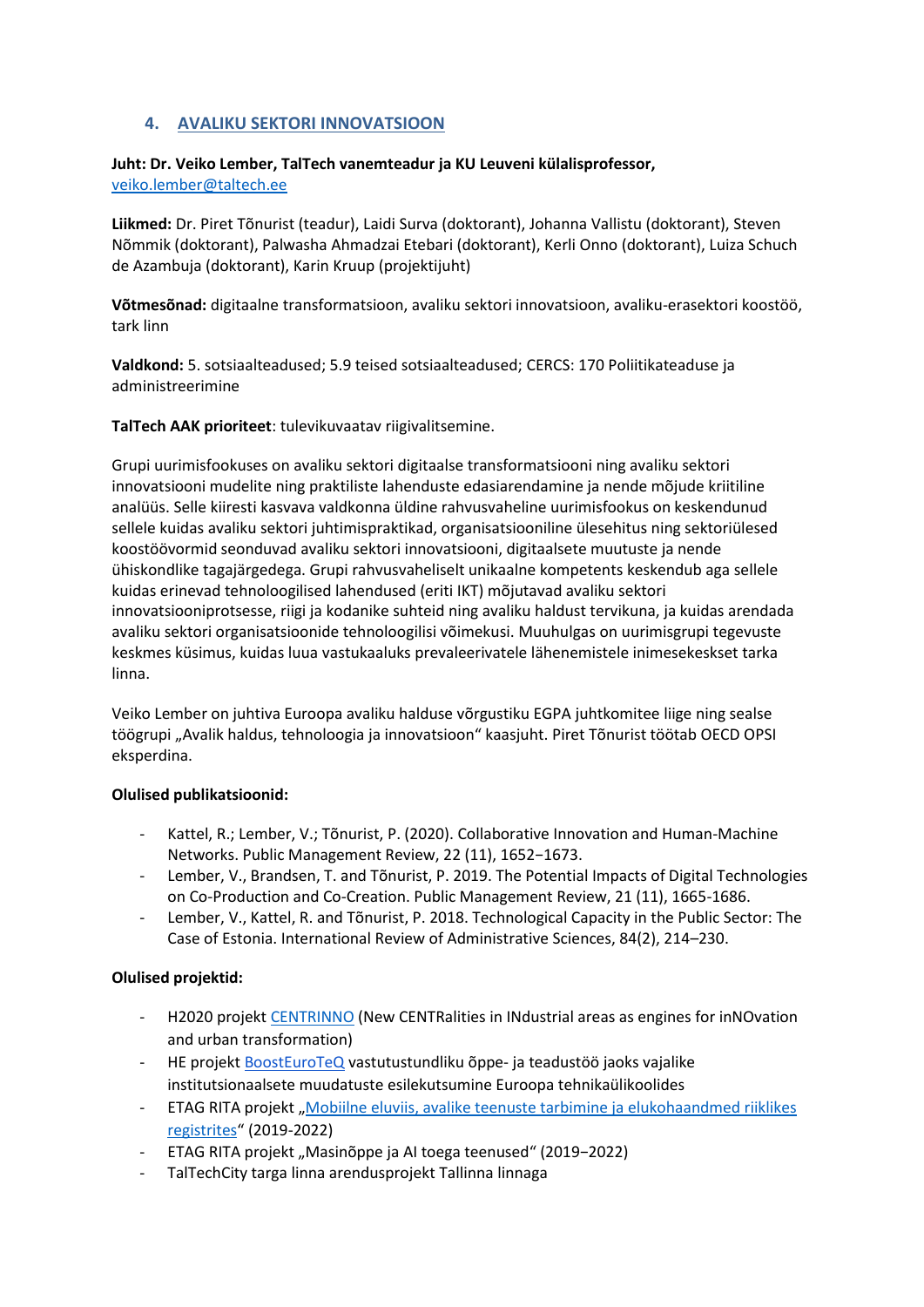#### **Public Sector Innovation**

# **Head: Dr. Veiko Lember, TalTech Senior Research Fellow and KU Leuven Visiting Professor,**  [veiko.lember@taltech.ee](mailto:veiko.lember@taltech.ee)

**Members:** Dr. Piret Tõnurist (research fellow), Laidi Surva (PhD student), Johanna Vallistu (PhD student), Steven Nõmmik (PhD student), Luiza Schuch de Azambuja (PhD student), Palwasha Ahmadzai Etebari (PhD student), Kerli Onno (PhD student), Karin Kruup (project manager)

**Keywords:** digital transformation, public sector innovation, public-private partnerships, smart cities

**Research area:** 5. social sciences; 5.9 other social sciences; CERCS: 170 Political and administrative sciences

## **TalTech priority research area**: Future governance

The PSI research group focuses on the development of the theories of public sector innovation and digital transformation, with rather unique focus on technology driven innovations, e.g. emergence of machine-to-machine coordination in the public policy processes and analysis of the technological capacities of the public sector. Increasingly, the group focuses on understanding and anticipating the societal consequences of technology-driven changes in the public sector (e.g. possibilities for peoplecentered smart cities). In addition, the group has also produced important contributions to more mainstream PSI topics, i.e. the role of co-production, public procurement of innovation, iLabs and state-owned enterprises as instruments of innovation in the public sector.

Veiko Lember serves as a Member of Steering Committee of the European Group for Public Administration (EGPA) and co-chairs EGPA's PSG "Public Administration, Technology and Innovation". Piret Tõnurist serves as an expert at OECD OPSI.

#### **Key publications:**

- Kattel, R.; Lember, V.; Tõnurist, P. (2020). Collaborative Innovation and Human-Machine Networks. Public Management Review, 22 (11), 1652−1673.
- Lember, V., Brandsen, T. and Tõnurist, P. 2019. The Potential Impacts of Digital Technologies on Co-Production and Co-Creation. Public Management Review, 21 (11), 1665-1686.
- Lember, V., Kattel, R. and Tõnurist, P. 2018. Technological Capacity in the Public Sector: The Case of Estonia. International Review of Administrative Sciences, 84(2), 214–230.

## **Key projects:**

- H2020 projekt [CENTRINNO](https://centrinno.eu/) (New CENTRalities in INdustrial areas as engines for inNOvation and urban transformation)
- HE project [BoostEuroTeQ](https://euroteq.eurotech-universities.eu/initiatives/scientific-output/boosteuroteq/) to encourage institutional change towards responsible research and innovation in European technology universities
- Estonian Research Agency's RITA project "Mobile life-style, public service consumption and national registries (2019-2022)
- Estonian Research Agency's RITA project "Machine learning and AI powered public service delivery (2019−2022)
- TalTechCity project on smart city governance in cooperation with the City of Tallinn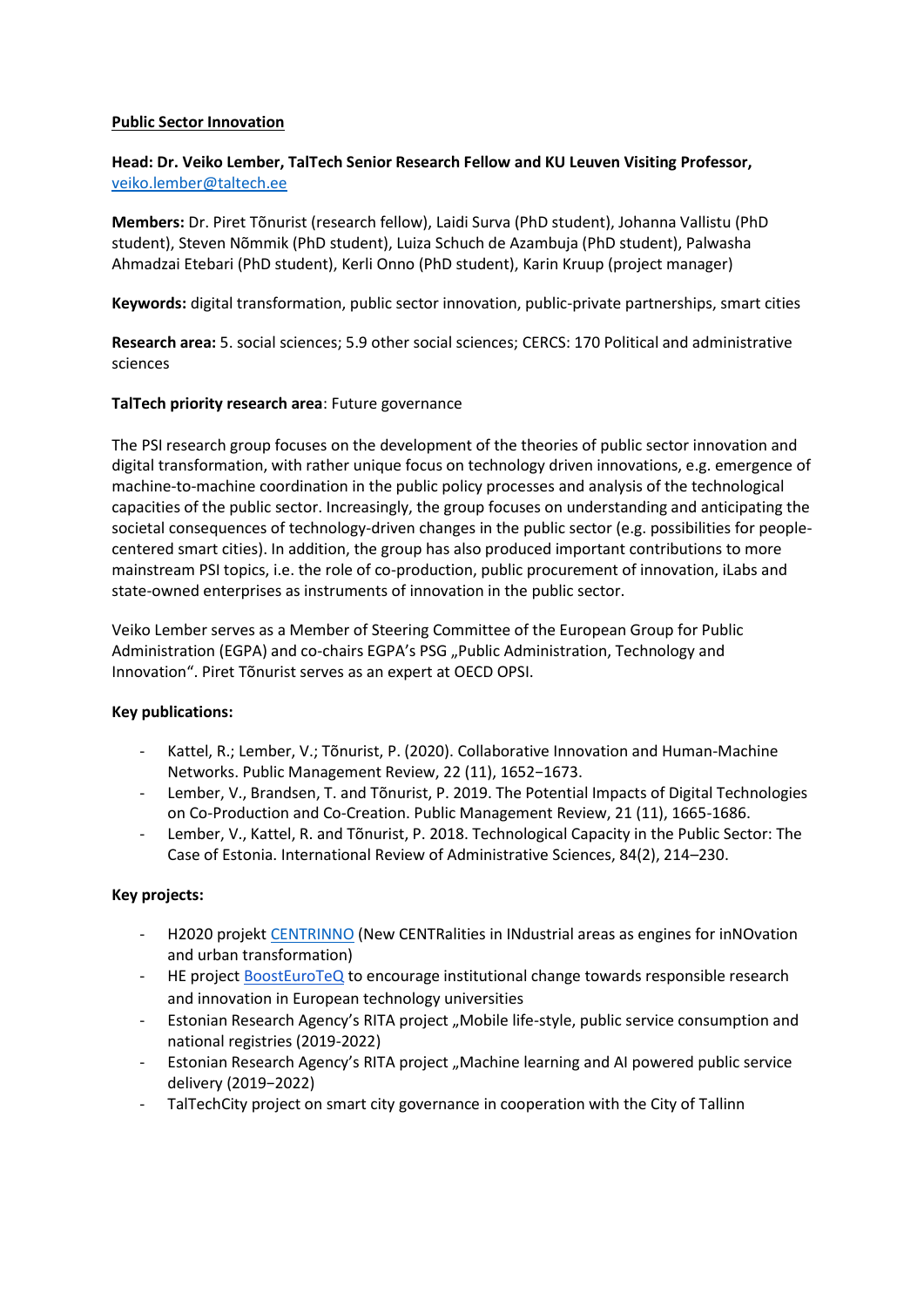# **5. FISKAALNE VALITSEMINE**

**Juht: Ringa Raudla, fiskaalse valitsemise professor** (tel: +3725213990, email: ringa.raudla@taltech.ee)

#### **Liikmed:**

**Järeldoktorid:** Egert Juuse (teadur), Aleksandrs Cepilovs (projekti konsultant)

**Doktorandid:** Johanna Vallistu, Kati Keel, Kerli Onno, Nastassia Harbuzova

**Märksõnad:** fiskaalne valitsemine, avaliku sektori finantsjuhtimine, eelarvestamine, finantsregulatsioon

**Valdkond:** sotsiaalteadused; Frascati 5.9: mud sotisaalteadused; CERCS: 170 Poliitikateaduse ja administreerimine

**AAK prioriteet**: tulevikuvaatav riigivalitsemine.

Grupp uurib fiskaalse valitsemise arenguid Euroopas, sh nt uute eelarvestamise põhimõtete (nt kaasav eelarvestamine) levikut, majanduskriisi mõju, üldine institutsionaalne ja diskursiivne areng. Grupi unikaalne kompetents keskendub sellele kuidas mõjutab finants- ja fiskaalbürokraatia korraldus – organisatsioonide ja süsteemi struktuur, poliitikate koordineerimise ja õppimise praktikad jms – finants- ja fiskaalpoliitikate kujundamist ja elluviimist Baltimere regioonis ja ELis laiemalt. Tegemist on võrdlemisi uudse teoreetilise ning empiirilise uurimisfookusega, sest vaatluse all on omavahel tihedalt seotud riigid (sh majanduslik ja poliitiline integratsioon), mille poliitikate elluviimine toimub erinevates institutsionaalsetes keskkondades (eurotsooni vs oma valuutaga riigid, erinevad poliitilis-administratiivsed traditsioonid). Uurimisgrupi juht, Prof. Raudla, on Eesti Noorte Teaduste Akadeemia asutajaliikmeks ning 2018. aastal omistati talle Eesti Vabariigi teaduspreemia sotsiaalteadustes. Ta koordineerib IIAS uurimisrühma fiskaalse ja finantsadministratsiooni teemal ja on kaheksa erineva ajakirja toimetuskolleegiumi liige (sh Governance ja Public Administration mis on juhtivad avaliku halduse ajakirjad maailmas). Grupp on avaldanud artikleid maailma juhtivates avaliku halduse ajakirjades, sh *Public Administration Review, Public Administration, Governance, The American Review of Public Administration, Public Management Review, and Journal of Common Market Studies*. Prof. Raudla juhtis 2016-2019 Eesti Teadusagentuuri rahastud projekti "Fiskaalse valitsemise arengud Euroopa riikides: Kriisi mõjud ja tuleviku väljavaated". Uurimisrühm osaleb aktiivselt Jean Monnet võrgustiku projektis VISTA, mis tegeleb Euroopa integratsiooni väljakutsega.

Täiendav info:

● Seotud AAK prioriteetse suunaga: tuleviku valitsemine

2021. olulisemad saavutused:

● Arvukad publikatsioonid kõrgetasemelistes ja avaliku halduse valdkonnas maailma juhtivates ajakirjades (sh. Public Administration Review, International Review of Administrative Sciences, Journal of Comparative Policy Analysis) ning avaliku sektori eelarvestamise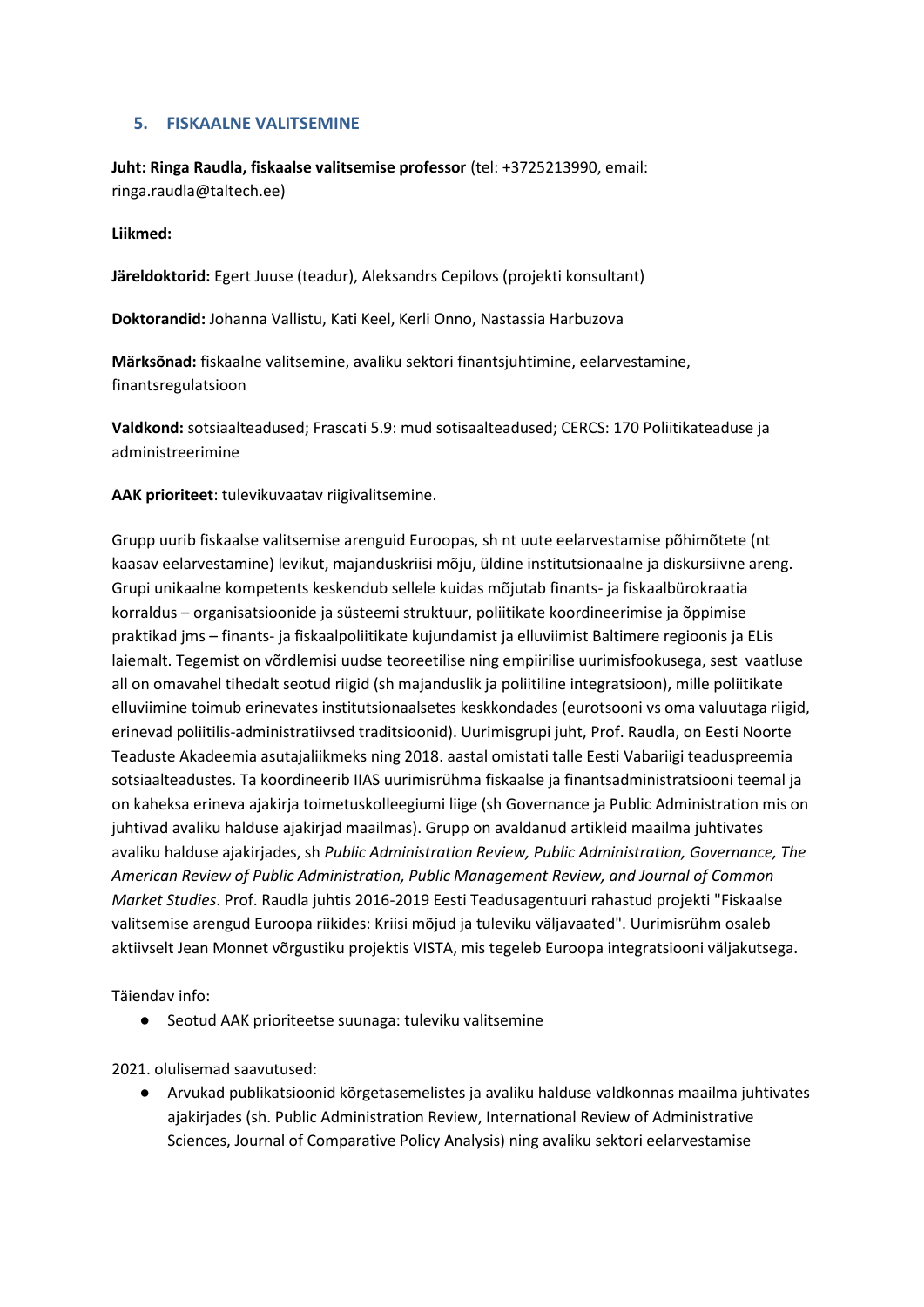ajakirjades (Public Budgeting & Finance, Journal of Public Budgeting, Accounting, and Financial Management, Public Money & Management).

- Uurimisrühma keskseks fookuseks oli Eesti teadusagentuuri finantseeritud grupigrandi (PRG1125) "Eksperimentaalsed lähenemised ja institutsionaalsed innovatsioonid fiskaal- ja finantspoliitika valdkondades" (2021-2025) elluviimine.
- Ringa Raudla ja Egert Juuse osalesid aktiivselt Jean Monnet projektis VISTA, mis käsitleb Euroopa ühisturu väljakutseid. Projekti 2021 peamiseks väljundiks on erinumber Euroopa integratsiooni juhtivas ajakirjas Journal of European Integration (külalistoimetajaks Ringa Raudla ja Aneta Spendzharova).
- Ringa Raudla osales ka kahepoolses koostööprojektis Ljubljana ülikooliga (maksupoliitika valdkonnas).
- Uurimisgrupp on avaldanud arvukalt artikleid Eesti meedias (sh ERR, Novaator, Postimees, Vikerkaar), sh artiklid, mis arutasid eelarvereformide mõju, fiskaalpoliitika väljakutseid, tehisintellekti kasutamist maksuhalduses, tehnokraatiat jne.
- Ringa Raudla esines Vikerkaare podcastis fiskaal ja rahapoliitika teemadel.[\(http://www.vikerkaar.ee/archives/27339\)](http://www.vikerkaar.ee/archives/27339)
- Johanna Vallistu andis intervjuu Vikerraadiole: <https://vikerraadio.err.ee/1608283356/huvitaja-neljapaevane-toonadal>
- Ringa Raudla sai ajakirjalt Public Budgeting, Accounting, and Financial Management silmapaistva retsensendi auhinna.
- Uurimisrühma liikmed osalesid ettekannetega mitmel konverentsil: IRSPM, EGPA, ICPP, ECPR-SGEU.

## **Fiscal Governance**

**Head: Ringa Raudla, Professor of Fiscal Governance** (phone: +3725213990, email: ringa.raudla@taltech.ee)

## **Members:**

**Post-doctoral fellows:** Dr. Egert Juuse (research fellow), Aleksandrs Cepilovs

**Doctoral students:** Johanna Vallistu, Kati Keel, Kerli Onno, Nastassia Harbuzova

**Keywords:** fiscal governance, public sector financial management, budgeting, financial regulation,

**Research area:** social sciences; Frascati 5.9: other social sciences; CERCS: 170 Political and administrative sciences

The group studies the developments of fiscal governance in Europe with specific focus on the spread of new budgeting principles (participatory budgeting), the impact of fiscal crisis, the evolution of institutional and discursive context. The unique specialization of the group has been to study the impact of fiscal and financial policy bureaucracies (its' structure, principles of policy coordination and learning etc) on fiscal and financial policies in the Baltic Sea area and EU as a whole. This is a relatively novel theoretical well as empirical focus as the countries of the region are financially and politically highly interlinked but have also asymmetrical economic relations and politicoadministrative differences. The group is relatively young (Prof. Raudla was elected as full professor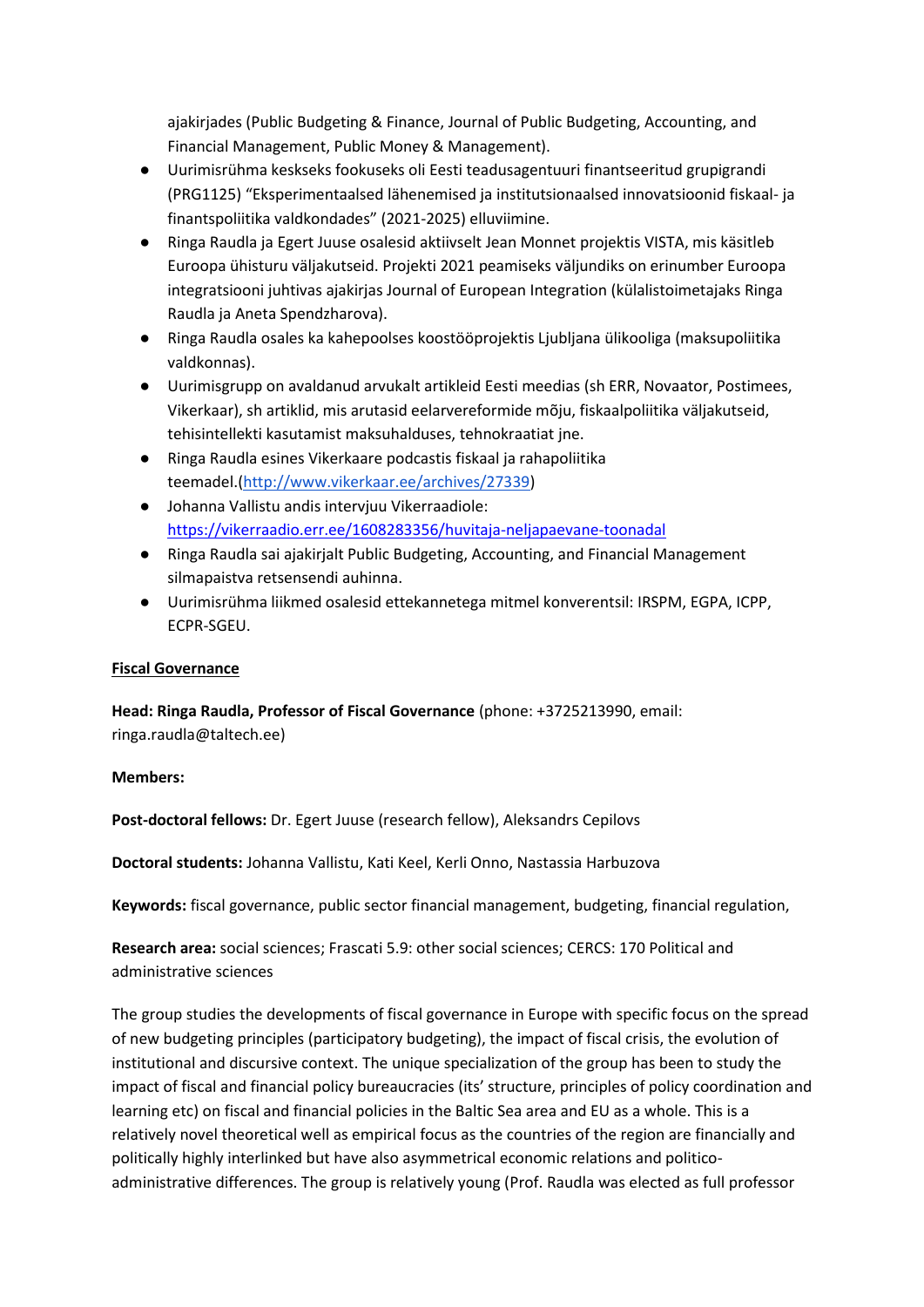only in 2014), but it has already gained global recognition for its research work, e.g. Prof. Raudla is in editorial board of Governance (the leading journal on governance and institutional analysis), in addition to seven other international academic journals. She leads the Permanent Working Group on Fiscal Governance and Administration at IIAS (governance and public administration research society with the widest reach globally). Prof. Raudla is the founding member of the Estonian Youth Academy of Science and she also won the 2018 Estonian National Research Price in Social Sciences. The research group has published articles in the leading public administration journals in the world, including *Public Administration Review, Public Administration, Governance, The American Review of Public Administration, Public Management Review, and Journal of Common Market Studies*. In 2016- 2019, Prof. Raudla has been in charge of the research grant "Developments in the Fiscal Governance of European Countries: Impacts of the Crisis and Future Prospects", funded by the Estonian Research Council. The research group participates actively in Jean Monnet Network project VISTA, which deals with the challenges in European integration.

Additional information:

● Affiliation of the research team to the TalTech Academic Development Plan priority area: **future governance.** 

Achievements in 2020

- Numerous publications in leading journals in the field of public administration (including Public Administration Review, International Review of Administrative Sciences, Journal of Comparative Policy Analysis) and in the field of public budgeting (Public Budgeting & Finance, Journal of Public Budgeting, Accounting, and Financial Management, Public Money & Management)
- The key focus of the group was implementing the research project "Experimental approaches and institutional innovations in the domains of fiscal and financial policy" (PRG1125, funded by the Estonian Research Council).
- Ringa Raudla and Egert Juuse participated actively in the Jean Monnet Project VISTA (which deals with the challenges of the European Single Market). The key output of 2021 is the special issue in the leading journal on European integration (Journal of European Integration), guest-edited by Ringa Raudla and Aneta Spendzharova.
- Ringa Raudla also participated in a bilateral cooperation project with Ljubljana University (on the topic of tax policy).
- The research group published a number of articles in the Estonian media (ERR, Novaator, Postimees, Vikerkaar, Sirp) on the topics of technocracy, the use of AI in tax administration, budget reforms, fiscal policy etc.

Ringa Raudla talked in Vikerkaar's podcast on fiscal and monetary policy [\(http://www.vikerkaar.ee/archives/27339\)](http://www.vikerkaar.ee/archives/27339)

- Johanna Vallistu gave an interview to Vikerraadio: <https://vikerraadio.err.ee/1608283356/huvitaja-neljapaevane-toonadal>
- Ringa Raudla received the prize of Outstanding Reviewer from the Journal Public Budgeting, Accounting, and Financial Management.
- The members of the group also participated in numerous conferences: IRSPM, EGPA, ICPP, ECPR-SGEU.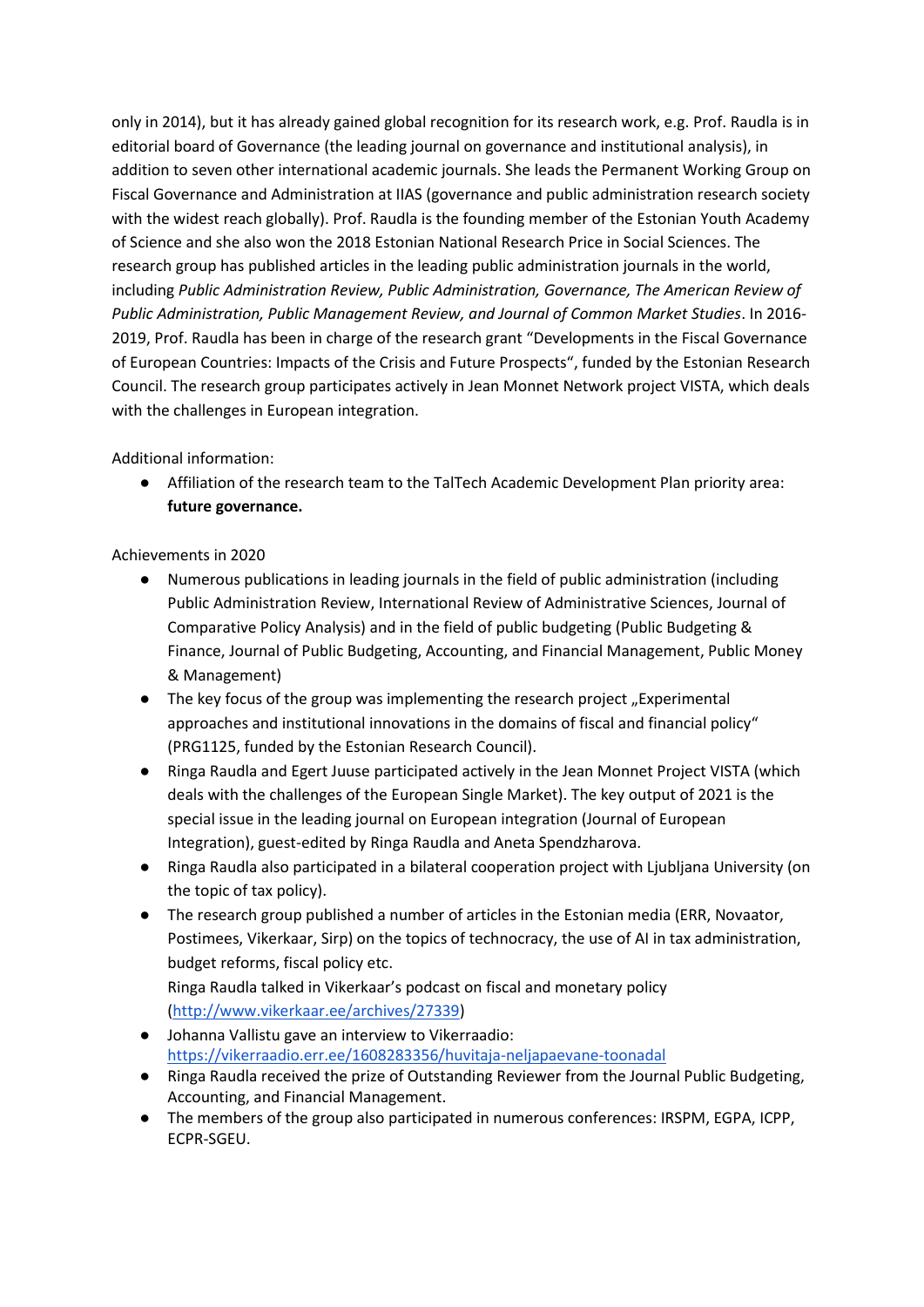# **6. TEADUS- JA TEHNOLOOGIA FILOSOOFIA**

#### **Juht: Ahti-Veikko Pietarinen, filosoofia professor,** [ahti-veikko.pietarinen@taltech.ee](mailto:ahti-veikko.pietarinen@taltech.ee)

**Liikmed:** Dr. Amirouche Moktefi (vanemlektor), Marika Proover (doktorant)

**Märksõnad:** teadus- ja tehnoloogiafilosoofia, abduktsioon, pragmatism, diagrammid

**Valdkond:** humanitaarteadused; Frascati 6.3: filosoofia, eetika, religioon; CERCS: H140 Filosoofilone loogika; S274 Teaduse uurimismetodoloogia

#### **Tegevuste ülevaade**

Teadus- ja tehnoloogiafilosoofia interdistsiplinaarne uurimisrühm tegeleb teadus ja tehnoloogia, sotsiaal- ja kognitiivteaduste üldiste humanitaarteaduste alusteaduslike küsimustega, mh eetika ja metodoloogiaga. Selle maailmatasemel teadussaavutusi tunnustatakse publikatsioonides, tsitaatides ja selliste teooriate rakendustes nagu abduktsioon, pragmatism ja diagrammiloogika, mis iseloomustavad innovatsiooni ja tehnoloogilisi muutusi, keerukusökonoomikat, kognitiiv- ja andmeteadusi ning viimasel ajal ka kliinilisi uuringuid. Uurimisgrupi tulemused on panustanud ka tehisintellekti loogikasse ning loov, disaini ja skemaatilisse mõtlemisse. Rakendused hõlmavad usaldusväärset tarkvaraarendust ja seletatavat tehisintellekti. Uurimistöö on andnud sügava arusaamise teaduslikest avastustest, innovatsioonist ning uutest arutlusviisidest ja kollektiivsest tegevusest, mis suudavad lahendada nurjatud probleeme ja sotsiaalseid dilemmasid. Teaduspublikatsioonide ja tsitaatide poolest ülemaailmselt tunnustatud filosoofia valdkond on viimastel aastatel olnud TalTechis oma teadusliku mõju poolest 1. kohal ning on ka humanitaarteaduste juhtiv uurimissuund, mida kinnitas nt. 2017. aasta valdkonna hindamine. Uurimisrühmal on ülikooli uurimisrühmadest kõrgeim mõjutegur humanitaar- ja sotsiaalteaduste vallas, mida mõõdetakse tsitaatide ja publikatsioonidega. Grupp teeb laialdast koostööd nii ülikoolilinnakus (andmelaboriga kognitiivsete neuroteaduste vallas, majandusteadustega mänguteooria vallas, IT teadustkonnaga fundamentaalse AI osas) kui selle paljude rahvusvaheliste võrgustikega.

#### **Publikatsioonid**

2021. aastal avaldas Pietarinen koos grupi liikmete ja rahvusvaheliste kaasautoritega 23 artiklit (jaotus: 11 WoS ajakirjaartiklit (ETIS 1.1), millest 9 Q1-Q2 ajakirjaartiklid; 12 peatükki ja konverentsiartiklit (ETIS 1.2)). Viimase kahe aasta jooksul on Pietarinen avaldanud viis monograafiat ning toimetanud 5 raamatut ja ajakirja erinumbrit. Ta on 250 eelretsenseeritud artikli autor, ajakirja De Gruyter's Peirceana peatoimetaja, paljude ajakirjade toimetuskolleegiumi liige ja Charles S. Peirce Society endine president. Tema tööd on tsiteeritud 2762 korda, H-indeks: 29; h10-indeks: 87. 2021. aastal kanti Pietarinen maailma enimtsiteeritud filosoofide nimekirja (Elsevier Scopuse andmed 2020, kogus dailynous.com).

#### **Uurimisgrupi seoses AAK valdkondadega**

Kõik ülikooli AAK valdkonnas hõlmavad teaduse ja tehnoloogia metodoloogilisi ja eetilisi küsimusi, mille osas saab uurimisgrupp pakkude teenuseid ja konsultatsioone.

Uurimisgrupp on põimutud Nurkse instituudi kesksete uurimisteemade ning TalTech'i laiemate prioriteetidega pakkudes teoreetilisi ja analüütilisi lähenemise tulemaks toime fundamentaalse määramatusega, mis iseloomustan innovatsiooni ja tehnoloogilist muutust ning keskendudes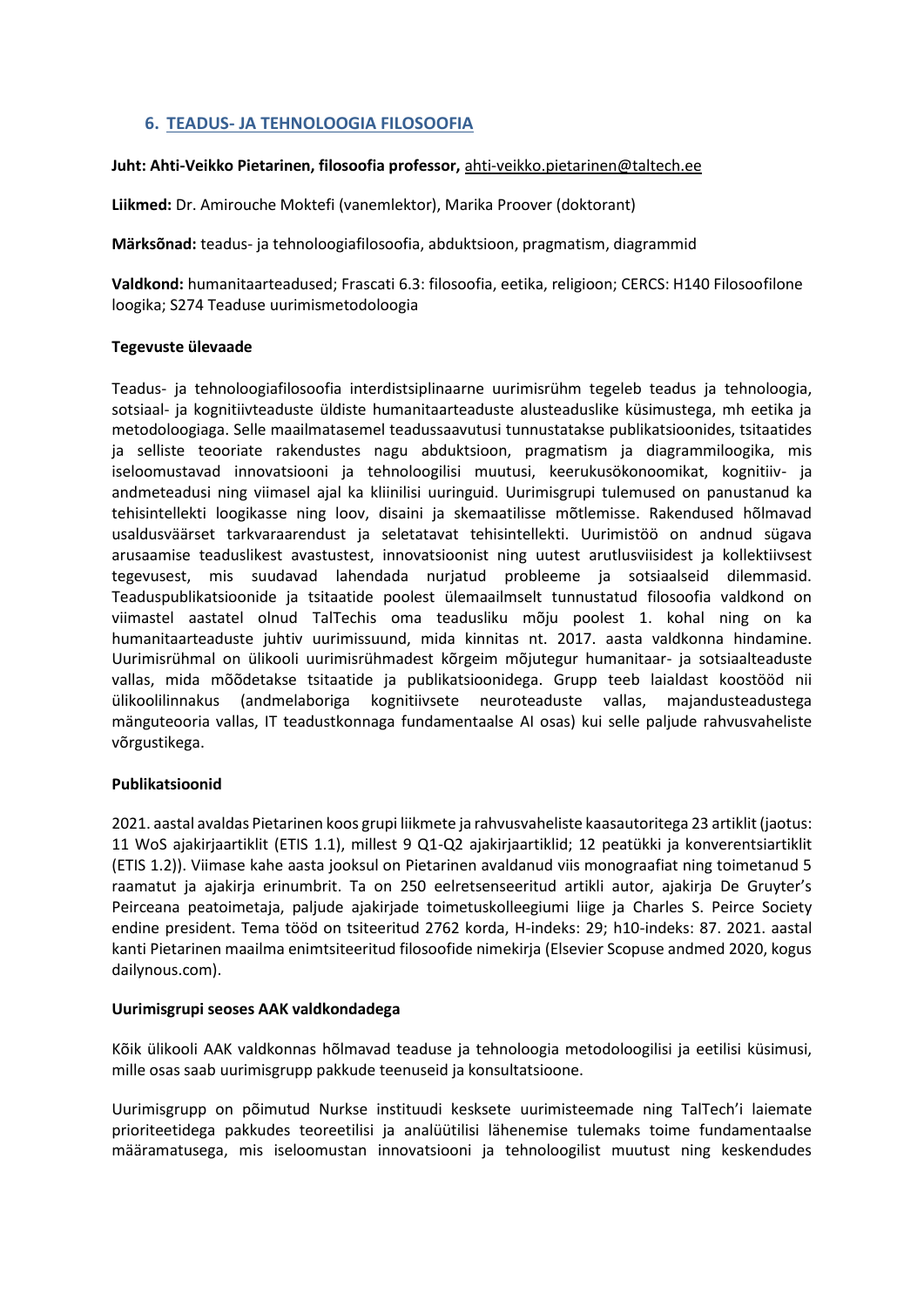ühiskondlike väljakutsete lahendamisele läbi metoodikate, mis tegelevad nurjatute ja grupikäitumise mängu-teoreetiliste probleemidega (AAK prioriteetvaldkond 4).

Uurimisgrupp on töötanud välja uus skemaatilisi loogikaid, mida on tänaseks kasutatid usaldusväärse tarkvara arendamise uurimisgruppide poolt (AAK prioriteetvaldkond 2).

#### **Tunnustused**

Prof. Pietarinen oli varasemalt Charles S. Peirce Society president ning jätkab selle tunnustatud teadustöötajana.

#### **Philosophy of Science and Technology**

#### **Head: Ahti-Veikko Pietarinen, Professor of Philosophy,** [ahti-veikko.pietarinen@taltech.ee,](mailto:ahti-veikko.pietarinen@taltech.ee) +358.40.8482542

**Members:** Dr. Amirouche Moktefi (senior lecturer), Marika Proover (doctoral student), Nathan Haydon (doctoral student)

**Keywords:** Philosophy of Science & Technology, Pragmatism, Abduction, Diagrams

**Research area:** Humanities, philosophy, methodology of science and ethics (Frascati 6.3); CERCS: H140 Philosophical logic, S274 Research methodology in science

The interdisciplinary research group in Philosophy of Science and Technology (PST) works on fundamental science & technology, foundations of social and cognitive sciences, and general humanities, ethics and methodology. Its world-class research achievements are recognised in publications, citations and applications of theories such as abduction, pragmatism and diagram logics that characterise innovation and technological change, complexity economics, cognitive & computing sciences, and more recently clinical reasoning. PST Group's fundamental results are achieved in logics in AI; cognition, active inference and human reason; creative, design and diagrammatic thinking. Applications include trustable software development and explainable AI. Research of PST has yielded deep understanding of scientific discoveries, innovation and new modes of reasoning and collective action that can tackle wicked problems and social dilemmas. Globally recognized in terms of scientific publications and citations, philosophy was ranked #1 in its scientific impact at TalTech in recent years and is the spearhead of the human sciences as attested e.g. by the 2017 research assessment panel. The PST group has the highest impact factor of the university's research groups measured by citations and publications in arts, humanities and social sciences, and it collaborates widely both on campus (Data Lab on cognitive neurosciences, economics on behavioural game theory, and IT School on fundamental AI) and with its many international networks. All of TalTech's priority areas rely on the kind of methodology, ethics and fundamentals of science and technology that is in the group's investigative radar.

In 2021, Pietarinen published with the group's members and international co-authors 23 papers (breakdown: 11 WoS journal articles (ETIS 1.1) of which 9 were Q1-Q2 journal articles; 12 chapters and conference papers (ETIS 1.2)). In the last two years, Pietarinen published five monographs and edited 5 books and journal special issues. He is author of 250 peer-reviewed papers, Editor-in-Chief of De Gruyter's Peirceana, editorial board member of many journals, and Past President of Charles S. Peirce Society. His work has been cited 2762 times, H-index: 29; h10-index: 87. In 2021, Pietarinen was included in the list of most cited philosophers in the world (Elsevier Scopus data 2020, collected by dailynous.com).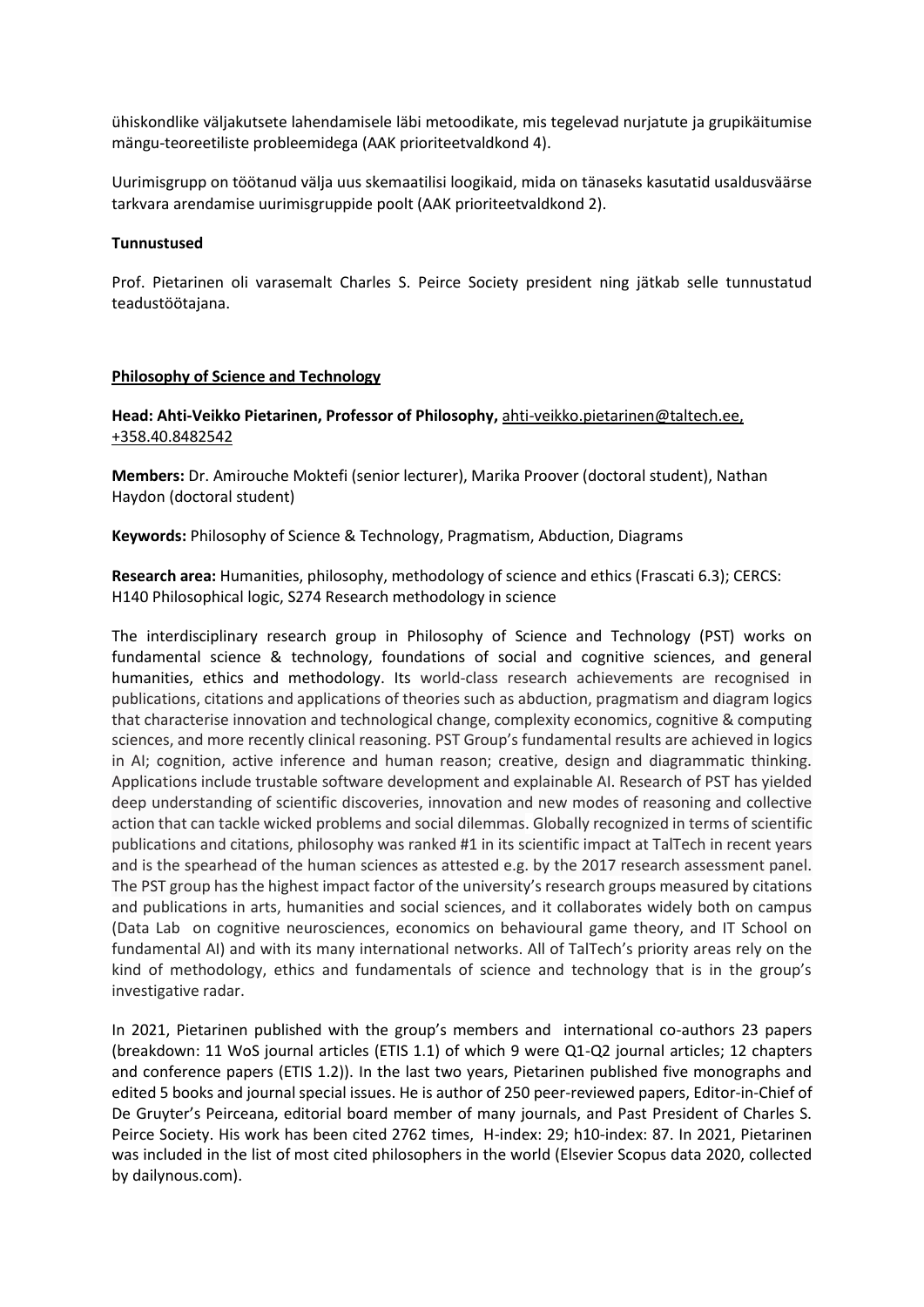#### *Priority areas*

The group integrates with the general research focus of the Nurkse Department, School of Business and Governance and TalTech by providing analytical and fundamental perspectives that cope with fundamental uncertainty in innovation and technological change, and tackle wicked, game-theoretic and other societal challenges that arise from collective action and misalignment (**Priority 4**).

The group developed new diagrammatic methods applied e.g. in trustable software development (**Priority 2**).

#### *Honours and Awards*

Pietarinen was President of the Charles S. Peirce Society (until 2020) and then Lifetime Fellow of the Society.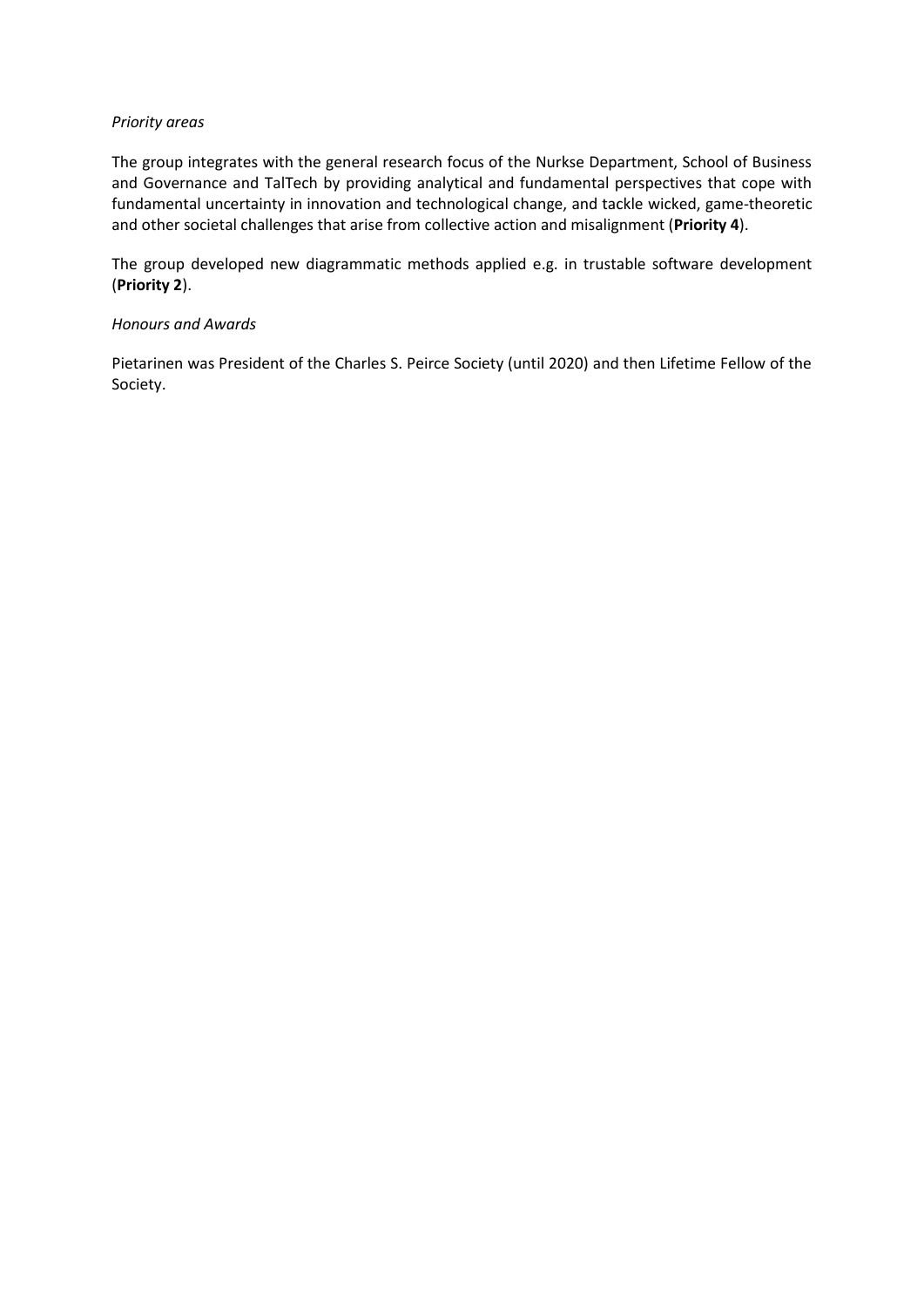# **7. SOTSIAALTEADUSLIKUD SUURANDMED**

**Juht: Anu Masso, sotsiaalteaduslike suurandmete kaasprofessor,**  anu.masso@taltech.ee[,https://taltech.ee/datalab,](https://taltech.ee/datalab) [Andmelabor Youtub'is](https://www.youtube.com/channel/UC1e_a_JpRBK2782i10b9Y3g).

**Liikmed**: Tayfun Kasapoglu (järeldoktor), Colin van Noordt (doktorant), Mergime Ibrahimi (doktorant), Pauline Baudens (doktorant), Piia Tammpuu (analüütik) and Sander Salvet (analüütik).

**Märksõnad:** suurandmed ja andmestumine, sotsiaalteaduslikud meetodid ja metodoloogia, ruumiline mobiilsus, (digitaalsed) sotsiaalsed transformatsioonid.

**Valdkond:** sotsiaalteadused; CERCS: S210 Sotsioloogia; S170 poliitikateadused ja administreerimine

**AAK valdkond:** usaldusväärsed IT-lahendused / tulevikku vaatav riigivalitsemine.

**Tutvustus:** RNI sotsiaalteaduslike suurandmete uurimisgrupp keskendub peamiselt alusuuringutele sotsiaalse andmestumise ning seotud sotsiaalsete transformatsioonide valdkonnas, ühendades metodoloogiliselt arvutusliku sotsiaalteaduste ning kriitiliste andmeuuringute suunad. Lisaks kõrgetasemeliste teaduspublikatsioonide avaldamisele on uurimisgrupp olnud aktiivne teadmiste ülekandmisel ühiskonda, osaledes arvukates rakendusprojektides (nt läbi Euroopa Komisjoni Ühendatud Uurimiskeskuse). Uurimisrühm algatas [Silmalabori](https://taltech.ee/en/sbg/cooperation/eye-tracking-lab) loomise, eesmärgiga toetada eksperimentaalsete uuringute läbiviimist Majandusteaduskonnas ning hindamaks andmetehnoloogiate (andmed, algoritmid, tehisintellekt ) sotsiaalseid, majanduslikke ja legaalseid mõjusid. Grupi liikmed on osalenud aktiivselt mobiilsusuuringuid toetava andmetaristu ([IMO\)](https://imo.ut.ee/) loomisel. Prof. Masso on aktiivne Eesti Sotsioloogide Liidu juhatuses ning üks International Sociological Association juures ning ük[s](https://tg10digitalsociology.wordpress.com/) [Thematic Group 10 Digital Sociology](https://tg10digitalsociology.wordpress.com/) algatajatest.

## **Olulisemad publikatsioonid:**

- Masso, Anu; Chukwu, Martha; Calzati, Stefano (2022). (Non)negotiable Spaces of Algorithmic Governance: Perceptions on the Ubenwa Health App as a 'Relocated' Solution. New Media & Society.
- Puura, Anniki; Silm, Siiri; Masso, Anu (2022). Identifying relationships between personal social networks and spatial mobility: A study using smartphone tracing and related surveys. Social Networks, 68, 306−317.
- Kasapoglu, T., Masso, A., & Calzati, S. (2021). Unpacking algorithms as technologies of power: Syrian refugees and data experts on algorithmic governance. *Digital Geography and Society*. [https://doi.org/10.1016/j.diggeo.2021.100016.](https://doi.org/10.1016/j.diggeo.2021.100016)

## **Olulisemad projektid:**

- Sotsiaalteaduslikud suurandmed, Tallinna Tehnikaülikooli arenguprogramm ASTRA, 2018- 2022.
- FINEST TWINS: Targa linna tippkeskuse loomine, Euroopa Komisjon, 2019-2026;
- Ennustava politseitöö kriitiline mõtestamine, NordForsk & ETAG, 2021-2023/24;
- Heaolu automatiseerimine Läänemere piirkonnas: automatiseeritud otsuste tegemise tagajärjed demokraatlike väärtuste jaoks, Balti ja Ida-Euroopa Uuringute Fond, 2021-2023.

## **Tunnustused:**

- Haridus- ja Teadusministeeriumi 2020.aasta parima eestikeelse kõrgkooliõpiku auhind;
- Statistikaameti auhind 'Andmepärl 2021' parima andmeloo kategoorias, ning
- Tallinna Ülikooli 2020.aasta parima kõrgkooliõpiku auhind raamatu 'Kuidas mõista andmestunud maailma? Metodoloogiline teejuht' eest (toim. Anu Masso, Katrin Tiidenberg, Andra Siibak).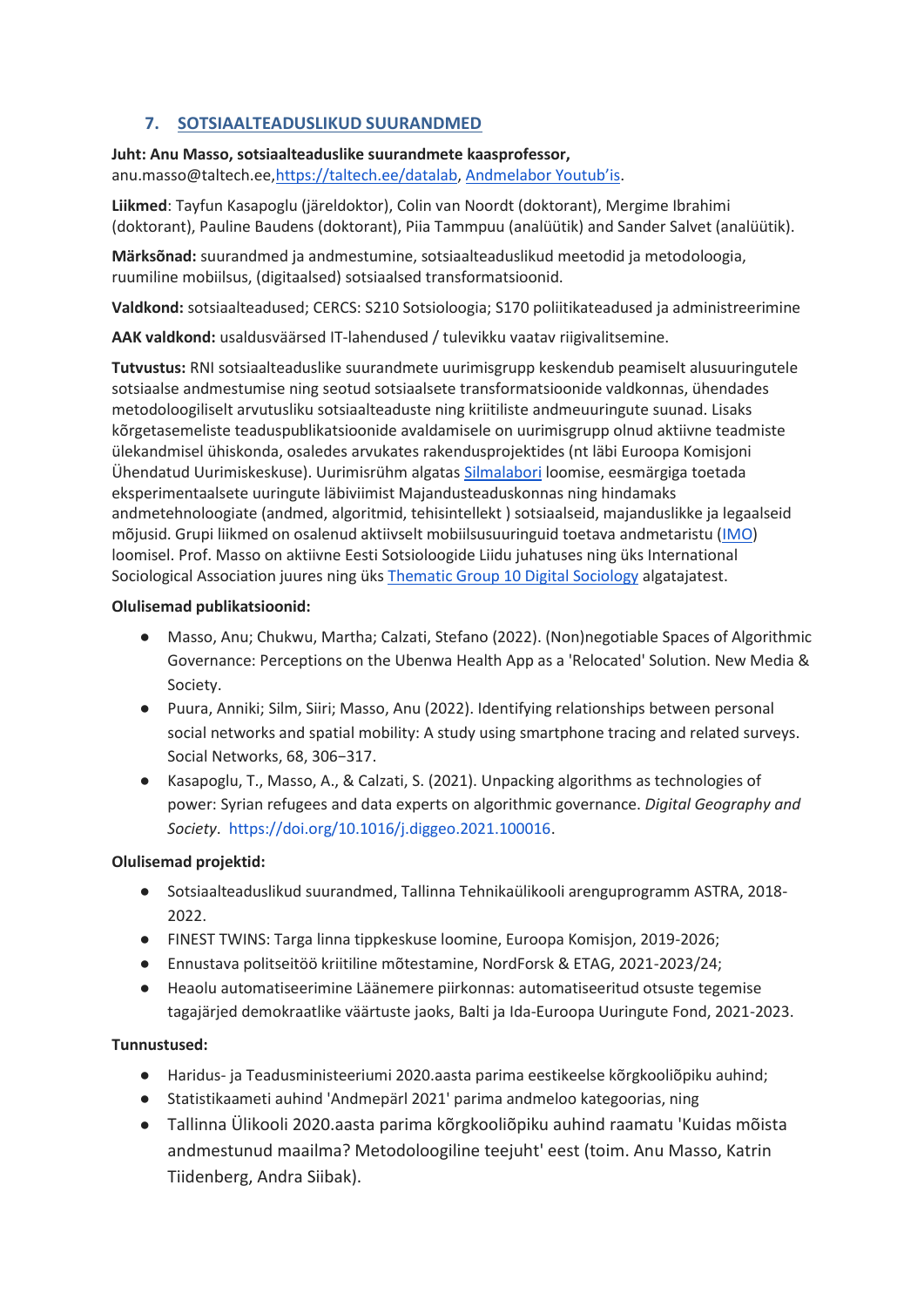## **Big Data in Social Sciences**

**Head: Anu Masso, Associate Professor in Big Data in Social Sciences,**  anu.masso@taltech.ee[,https://taltech.ee/datalab,](https://taltech.ee/datalab) DataLab [at youtube.](https://www.youtube.com/channel/UC1e_a_JpRBK2782i10b9Y3g)

**Members**: Tayfun Kasapoglu (post-doctoral researcher), Colin van Noordt (PhD student), Mergime Ibrahimi (PhD student), Pauline Baudens (PhD student), Piia Tammpuu and Sander Salvet (analysts).

**Keywords:** big data and social datafication, social science methods and methodologies, spatial mobility, (digital) social transformations.

**Research area:** Social Sciences; CERCS: S210 Sociology, S170 Political and administrative sciences

**AAK priority areas:** trustworthy IT solutions / future governance

**Overview:** Big data in the social sciences research group focuses mainly on basic research in social datafication and related social transformations, combining methodologically computational social sciences and critical data studies. In addition to publishing high-level scientific publications, the research team has transferred knowledge to society and participated in numerous implementation projects (i.e., through Joint Research Center, European Commission). The research group has initiated establishing [Eye-Tracking Lab](https://taltech.ee/en/sbg/cooperation/eye-tracking-lab) for conducting experimental studies at the School of Business and Governance and assessing the social, economic and legal effects of data technologies (data, algorithms, artificial intelligence). The team has been actively involved in creating the Mobility Data Infrastructure in Estonia [\(IMO\)](https://imo.ut.ee/). Prof. Masso is active on the board of the Estonian Sociological Association and one of the initiators o[fThematic Group 10 Digital Sociology](https://tg10digitalsociology.wordpress.com/) at the International Sociological Association.

## **Key publications:**

- Masso, Anu; Chukwu, Martha; Calzati, Stefano (2022). (Non)negotiable Spaces of Algorithmic Governance: Perceptions on the Ubenwa Health App as a 'Relocated' Solution. New Media & Society.
- Puura, Anniki; Silm, Siiri; Masso, Anu (2022). Identifying relationships between personal social networks and spatial mobility: A study using smartphone tracing and related surveys. Social Networks, 68, 306−317.
- Kasapoglu, T., Masso, A., & Calzati, S. (2021). Unpacking algorithms as technologies of power: Syrian refugees and data experts on algorithmic governance. *Digital Geography and Society*. [https://doi.org/10.1016/j.diggeo.2021.100016.](https://doi.org/10.1016/j.diggeo.2021.100016)

# **Key projects:**

- Big Data in Social Sciences, Development program ASTRA of Tallinn University of Technology, 2018-2022:
- FINEST TWINS: Establishing of Smart City Center of Excellence, Commission of the European Communities; 2019-2026;
- Critical understanding in predictive policing, NordForsk & Estonian Research Council, 2021-2023/24;